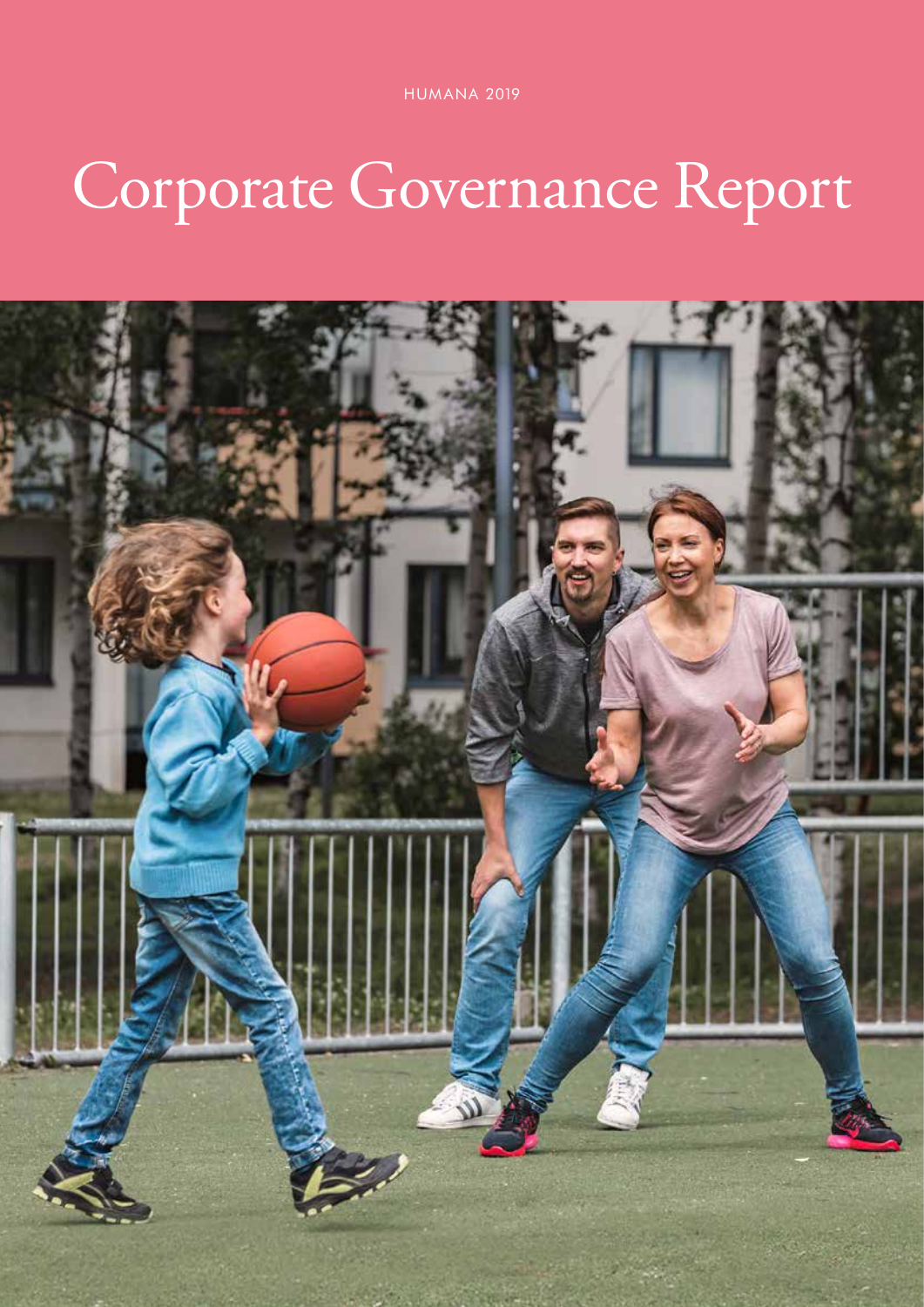# We drive the future of *welfare*

The objective of Humana's corporate governance is to establish efficient procedures and effective control, ensuring that shareholders' interests are protected and promoting a sustainable and value-creating business in which Humana can continue to deliver quality care in the long term.

| 42       |
|----------|
| $\Delta$ |
| 43       |
| 52       |
| 54       |
|          |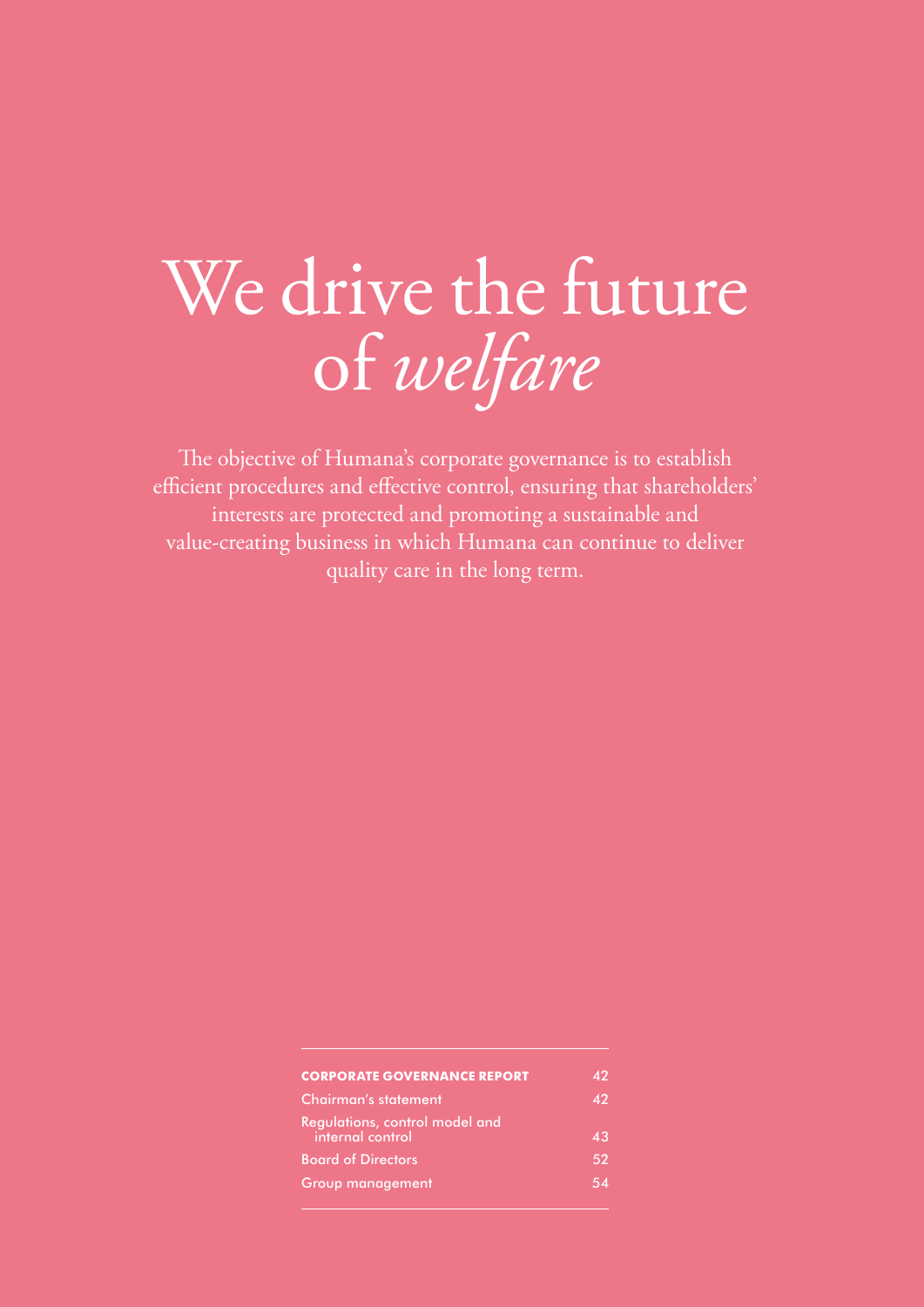## Chairman's statement

In 2019, the process of building Humana as a leading Nordic care provider continued and the Group grew. We did not quite reach the position and results we wanted, but we took many steps in the right direction. With a new principal owner and a strategic review of the Group, 2019 was marked by new starts.

In early 2019, Humana found itself with a new principal owner. There were also some changes to the Board, with several new members elected at the Annual General Meeting in May. I was also among them, taking over as the new Chairman.

In addition to normal information and decision-making business, the work of the newly composed Board in the first half of the year was focused on conducting a situation analysis together with Group management, working on medium-term targets and strategic planning that will take Humana from the present situation to one in which all targets will be met.

#### Situation analysis

The situational analysis can be summarised as follows:

As a Group, Humana operates in four countries and our offering in Nordic care can be largely divided into three business areas. Over the years, Humana has built up an infrastructure that is leading in terms of systematic quality assurance, being an attractive employer, work on core values, a uniform brand and a structure for information and governance.

The financial targets have been well defined, with growth of 8-10 percent, an operating margin of 6 percent and debt not exceeding three annual profits, defined as interest-bearing net debt relative to EBITDA. The targets, which were set before the new financial reporting standard IFRS 16 was introduced, have only been partly met in recent years. Growth in 2019 was 11 percent, which was well in line with the target, but it was largely driven by acquisitions, such as the large acquisition of Coronaria Hoiva. The operating margin was below the target and lower than previous years. Net debt to EBITDA of 5.4 (4.0 times excluding the effects of IFRS 16), was higher than previous years and than the target, and this was precisely due to large acquisitions.

In brief: In recent years, Humana has established itself as a major, reputable provider for individuals and society, but the financial targets have not been fully achieved.

#### Strategic planning

The situation analysis has in turn formed the basis for the strategic planning. The premise has been that the planning must be based on clear prioritisation in the business portfolio. The Group is a coherent unit and not the sum of its parts. With operations in four countries and three business areas, which in turn have separate segments, we can see that clearer prioritisation is needed based on strategic criteria, such as underlying needs and market, relative competitiveness, expected profitability, growth and capital intensity. When the new IFRS 16 standard is considered, there are also major differences in capital intensity between the various operations, as IFRS 16 requires leases to be recognised in the balance sheet as an asset with a corresponding liability.

#### Target setting

As from 2020, our target setting is new and more complete. This was made for several reasons. The changed financial reporting standard has had an impact on the income statement and balance sheet. To understand value creation, there must be a clearer distinction between organic and acquired growth. Finally, in addition to earnings and growth, a greater focus on capital intensity and return is needed.

After considering the new standard and Humana's financial situation, the medium-term financial targets have been defined as follows:

- Operating margin of 7 percent
- Organic growth of 5 percent (and in addition, small bolt-on acquisitions that may bring structural growth of 2–3 percent)



• Debt, including rental debt, that does not exceed 4.5 times operating profit before depreciation, amortisation and impairment. Debt may temporarily exceed the target level, which may happen during acquisitions. The overall financial targets are broken down internally by business area and by business

and include clear required returns.

#### Summary of 2019 and outlook

In summary, 2019 was a year in which we continued to build Humana, and the Group grew. We did not quite reach the position and results we wanted, and the financial targets were not fully achieved. However, during the year, Humana took many steps in the right direction at the same time as the systematic quality work resulted in an even higher customer satisfaction.

Humana as a Group is therefore well equipped to face 2020 with justified expectations and optimism. We have entered 2020 with:

- New financial targets
- Plans for achieving the targets in the medium term
- A much stricter financial prioritisation from the perspective of the Group All Humana's employees have been involved in delivering during 2019 and in creating a good basis for continued development in 2020 and beyond. For my part, and on behalf of the Board, I would like to extend our warm thanks to Humana's management and all employees for a job well done in 2019!

Sören Mellstig *Chairman of the Board*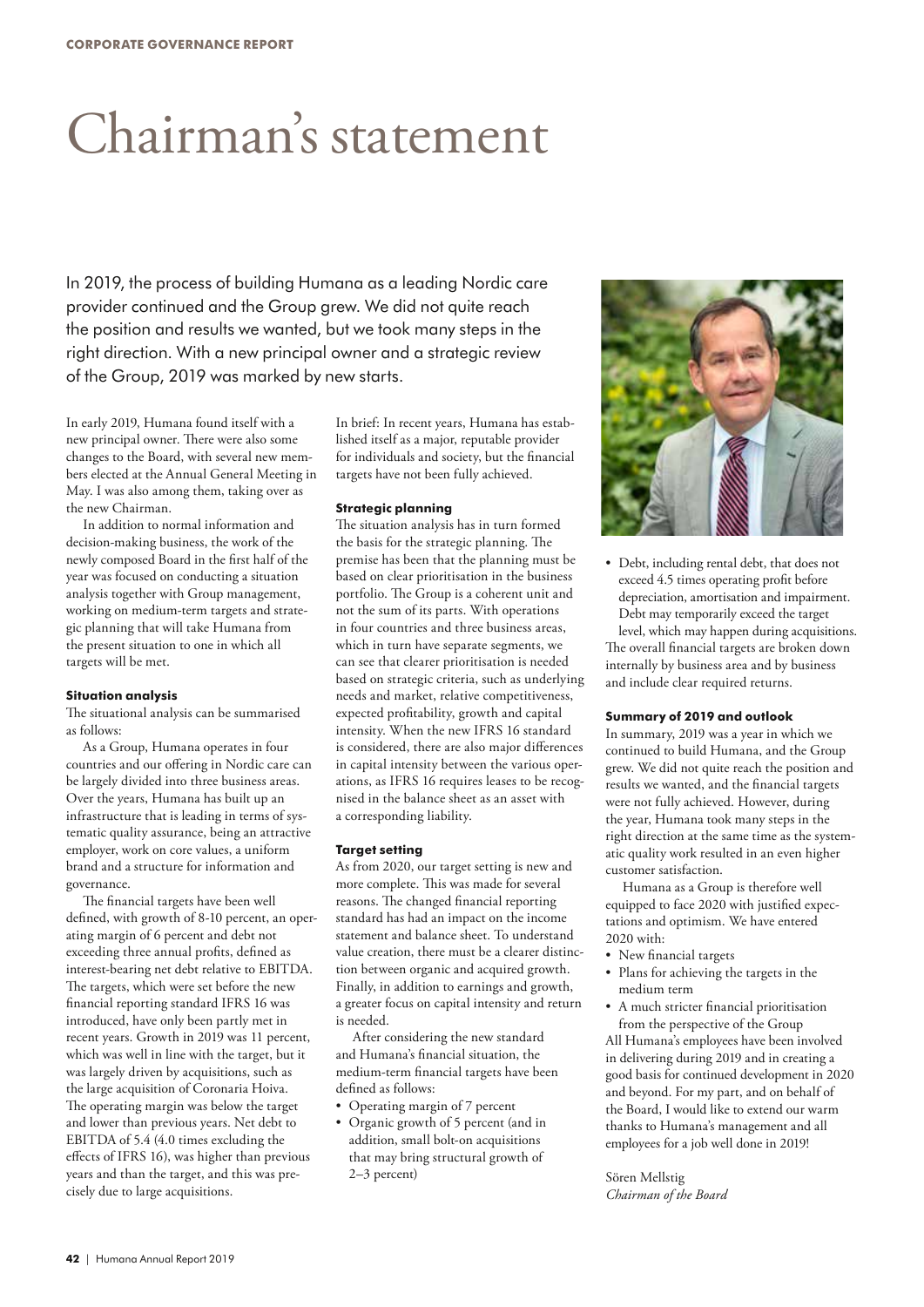## Regulations, control model and internal control

Humana's corporate governance is aimed at long-term and sustainable value creation for shareholders and other stakeholders. Humana endeavours to provide a clear and transparent governance model and division of responsibility along with good control of risks and a healthy corporate culture.

Efficient and well-functioning corporate governance creates better control while providing scope for new business. The aim is to ensure that Humana is effectively governed and operated in accordance with current laws and regulations.

### Regulatory framework and governance model

Humana is a Swedish public limited company listed on Nasdaq Stockholm. The Company, corporate ID number 556760-8475, has its registered office and head office in Stockholm. The corporate governance report is part of the Company's Board of Directors' Report and is audited by the Company's auditors.

Humana's corporate governance will ensure that the Board and Group management work to develop the Company's operations so that long-term value is created for all stakeholders, including customers, clients, employees and shareholders. The work involves ensuring a well-functioning organisation, clear operational goals, a system for efficient management, effective monitoring, governance and internal control, and transparent internal and external reporting. Corporate governance will ensure that Humana is effectively governed and operated in accordance with current laws and regulations.

Responsibility for governance, management and control is distributed between the Board, its elected committees, the CEO and the shareholders. Humana's governance is based on external and internal governance instruments.

#### External governance instruments

External governance instruments form the framework for Humana's corporate governance. The external instruments include the Swedish Companies Act, the Swedish Annual Accounts Act, Nasdaq Stockholm's Rules for Issuers and the Swedish Corporate Governance Code (the Code).

#### Internal governance instruments

The internal control instruments include the Articles of Association as adopted by the AGM, the rules of procedure for the Company's Board of Directors and the CEO instruction, policies and internal rules and guidelines. Humana's Board has adopted several policies and guidelines that govern the Company's operations. Humana has also adopted a set of instructions for financial reporting that are documented in the Company's financial manual. Alongside the above-mentioned internal documentation, Humana follows a Groupwide vision, a business concept and four clearly defined target areas.

The structure and different components of Humana's corporate governance are shown in the illustration below:

#### Sustainability work and governance at Humana

At Humana, sustainability governance and work are an integral part of the Company's business model and corporate governance. Sustainability is closely connected with how Humana creates value and acts as a quality provider in the care industry. Humana considers this work to be about making a major contribution to society, the Company's customers, clients, contractors, employees and other stakeholders. The work is based on Humana's core values, our strategic objectives and our code of conduct. Responsibility for overall strategies, objectives, measures and monitoring lies with Group management. Management reports to the Board, which monitors progress and is involved in driving the work forward. Read more in Humana's sustainability report on pages 14–23.

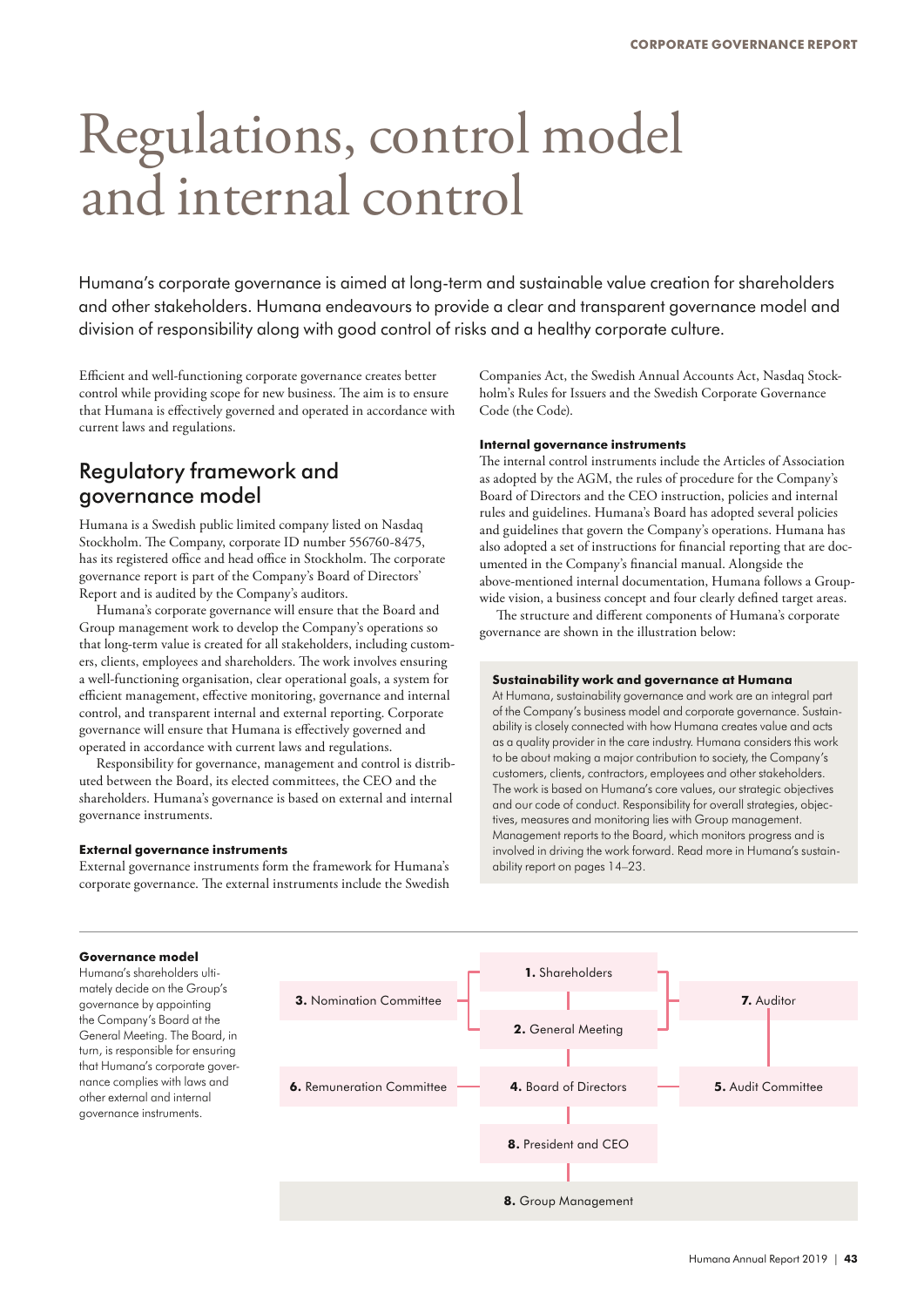## 1 Shareholders

The total number of shares outstanding in Humana, which is listed on Nasdaq Stockholm, is 53,140,064. All shares carry the same rights to the Company's earnings and capital. The Company's registered share capital on 31 December 2019 amounted to SEK 1,180,879. There is no provision in Humana AB's articles of association restricting the transfer of shares.

Since the 2019 Annual General Meeting, there has been an outstanding mandate for the Board to decide on a new share issue corresponding to a maximum dilution of 10 percent and an approval to repurchase own shares up to a maximum of 10 percent of the total number of shares outstanding. The 2019 Annual General Meeting also authorised the Board to transfer own shares.

Humana had 3,746 shareholders at the end of the year. The ten largest shareholders registered with Euroclear Sweden directly or as an owner group accounted for 74.4 percent of the votes and shares in the Company. Swedish investors owned 49.8 percent of the votes and shares. The largest shareholder as at 31 December 2019 was Impilo Care AB with 20.0 percent of the votes and shares.

## **2 General Meeting**

The General Meeting is Humana's highest decision-making body and all shareholders are entitled to attend. By exercising their voting rights, Humana's shareholders can participate and decide on several important issues such as the election of directors and auditors, adoption of the financial statements, discharge from liability for the CEO and Board, and the appropriation of the Company's profit.

All shareholders listed in the share register who have provided timely notification of their intention to attend according to the regulations contained in the notice convening the meeting are entitled to participate in Humana's meeting and vote their shares. Shareholders may also be represented by proxy at the meeting.

Humana's 2019 Annual General Meeting was held at Lindhagen Konferens on 9 May 2019.

Resolutions passed at the 2019 AGM included:

- a dividend of SEK 0.70 per share, totalling approximately SEK 37 million, to be paid for the 2018 financial year
- the Board of Directors and CEO to be discharged from liability for the 2018 financial year
- the Board to be composed of seven ordinary members without deputies
- Sören Mellstig to be newly elected as Chairman of the Board, Magdalena Gerger, Sören Mellstig and Fredrik Strömholm to be elected as new Board members, and Per Granath, Kirsi Komi, Monica Lingegård and Lloyd Perry to be re-elected to the Board
- payment of directors' fees totalling SEK 2,035,000
- KPMG AB to be elected as auditing firm, with Helena Nilsson as chief auditor
- adoption of the guidelines on remuneration of the Company's senior executives in accordance with the Board's proposal
- authorisation for the Board to acquire own shares
- authorisation for the Board to transfer own shares
- authorisation for the Board to issue new shares on one or more occasions before the next AGM, but not exceeding ten percent of the total number of shares outstanding in the Company

#### 2020 Annual General Meeting

Humana's 2020 Annual General Meeting, AGM, will be held on Thursday, 7 May at 15.00 at Lindhagen Konferens, Lindhagensgatan 126, Stockholm. Registration begins at 14.30.

#### Important dates for the 2020 AGM

- 30 April Record date for the 2020 AGM and deadline for notifying intention to attend
- 7 May Last day for trading in the share, including right to dividend • 7 May AGM
- 11 May Record date for dividend
- 14 May Payment date for dividend

#### Notice of annual general meeting, notification and attendance

According to the Articles of Association, the notice of the AGM shall be made through advertisement in Post- och Inrikes Tidningar and on the Company's website. An announcement to the effect that a notice has been issued shall be made in Dagens Industri.

Business to be dealt with at the Annual General Meeting will be available on the Company's website no later than three weeks before the meeting.

Shareholders wishing to attend the AGM must

- be registered as shareholders in the share register maintained by Euroclear Sweden AB on Thursday, 30 April 2020
- notify the Company of their intention to attend the meeting by Thursday, 30 April 2020

Shareholders whose shares are registered in the name of a nominee need to temporarily register the shares in their own name with Euroclear Sweden AB in order to participate in the meeting. To do so, shareholders must contact their nominee in due time before 30 April 2020. Shareholders wishing to attend the AGM may notify the Company by telephone on +46 (0)8-402 91 60 between 09.00 and 16.00 weekdays or by post at this address: Humana AB 2020 AGM, c/o Euroclear Sweden AB, Box 191, SE-101 23 Stockholm, or on the Company's website at http://corporate.humana.se.

The notification should include the shareholder's name or company name, personal ID or company registration number, address, telephone number and the number of advisors. If participation is by proxy, the original of the proxy (with any authorisation documents, such as registration certificate) should be received by Humana before the AGM.

#### Special conditions related to spread of covid-19

Humana has decided that neither food or coffee will be served at the AGM as a precautionary measure. Anyone who is reaistered for Humana's AGM but has symptoms of respiratory disease, even mild, or has been in close contact with someone infected with the covid-19 virus, Humana asks not to attend the AGM. This is to avoid further spread of the infection. Humana therefore also recalls the possibility of not attending in person at the AGM but instead attending by proxy. Humanity's guidelines are based on the guidelines of the Public Health Agency of Sweden. Further precautionary measures may be taken if the guidelines are changed or if Humana assesses it is suitable to do so.

#### Proposals for resolution at the 2020 AGM

Due to the current situation in 2020 caused by the spread of covid-19, the Board of Directors proposes that no dividend shall be paid to the shareholders of the profit for the year 2019.

## **3 Nomination Committee**

The Nomination Committee's task is to ensure that members of Humana's Board of Directors together have the relevant knowledge and experience to promote and be part of Humana's optimum development over time. The Nomination Committee assesses the Board's work, based on factors such as the Board's annual evaluation, the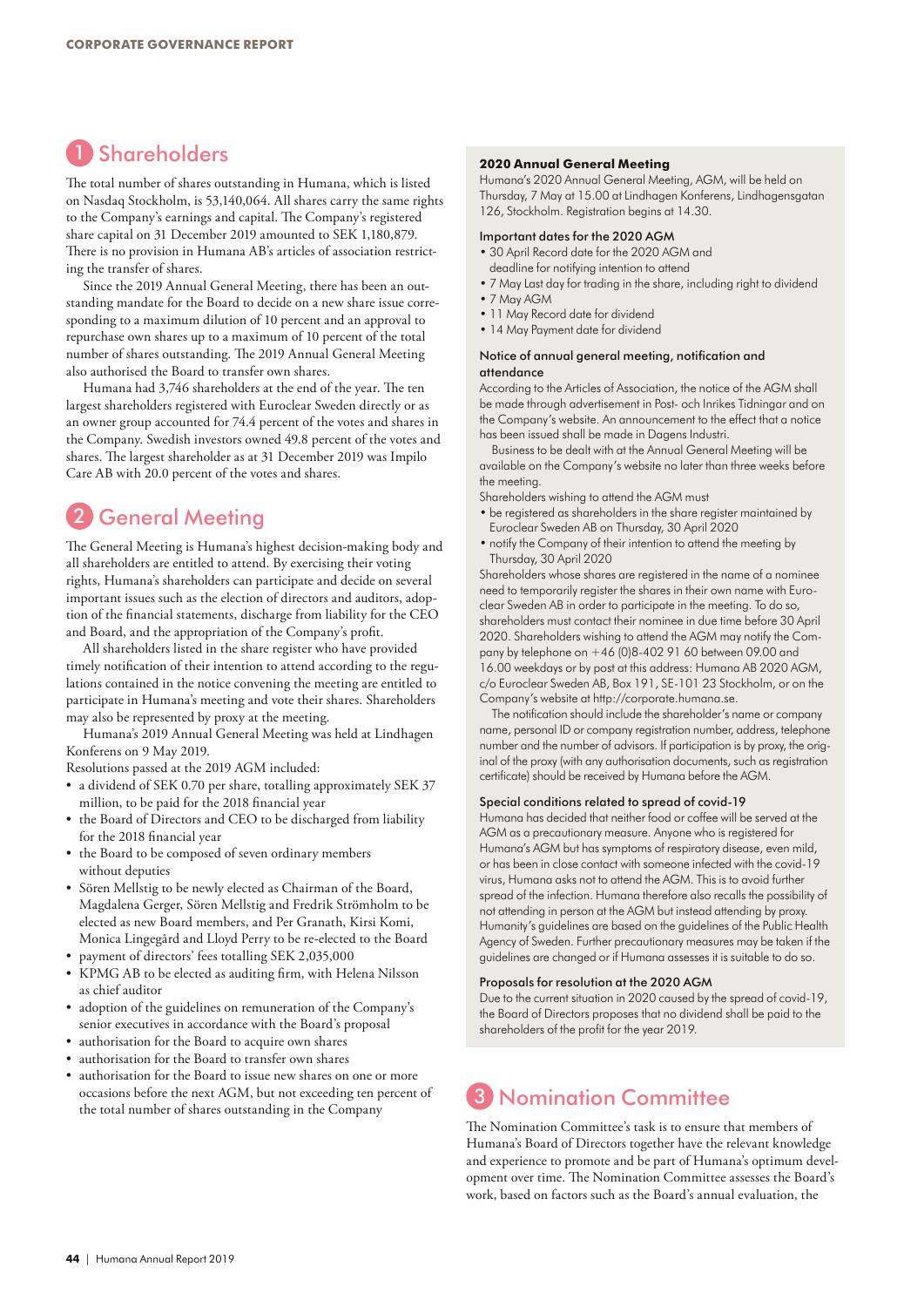requirements of the Code, company-specific needs and comments provided to the Committee by Humana's Chairman.

The Nomination Committee's work also includes presenting proposals to the AGM on the number of Board members and the composition of the Board, and making proposals on remuneration of the Board, including fees for committee work. The Nomination Committee also proposes candidates for the positions of Chairman of the Board and Chairman of the AGM and makes proposals on the election and remuneration of auditors. The Nomination Committee's proposals regarding Board members, Board fees and the election of auditors are presented in the notice convening the meeting. A statement explaining the Nomination Committee's proposed Board composition is published on Humana's website when the notice is published.

In accordance with the Swedish Corporate Governance Code, Humana has a set of Nomination Committee instructions. The instructions require the Company to have a Nomination Committee consisting of one representative from each of the four largest shareholders (in terms of votes), based on information from Euroclear Sweden AB on the last banking day in August, and the Chairman of the Board (the convener). The member representing the largest shareholder in terms of votes shall be appointed Chairman of the Nomination Committee. The Chairman of the Board shall not be Chairman of the Nomination Committee.

The members of the Nomination Committee prior to the 2020 AGM represented approximately 47 percent of the votes in the Company (as at 31/12/19). Members of the Nomination Committee prior to the 2020 AGM:

- Fredrik Strömholm, representing Impilo Care AB, Chair of the Committee
- Alexander Kopp, representing Incentive AS
- Mats Hellström, representing Nordea Funds Ltd
- Simone Hirschvogl, representing SEB Investment Management AB
- Sören Mellstig, Chairman of the Board, Humana

Argan Capital, who through the company Air Syndication SCA was the third largest shareholder in Humana (as of 30 August 2019 when the Nomination Committee was formed) declined to be represented on the Nomination Committee.

## **Board of Directors**

The Board of Humana has overall responsibility for building a valuecreating and sustainable business for shareholders and other stakeholders with continuity and a long-term perspective. The Board is responsible for the Company's overall strategy, ensuring well-informed decision-making processes and maintaining a clear perception of trends in the sector and Humana's business environment. Another important function of the Board is to ensure that the Company has good risk management, control and business monitoring.

#### Board members

According to the articles of association, the Board of Humana shall consist of three to eight members. Members of the Board shall together possess key skills and experience to ensure Humana's optimum development.

In 2019, Humana's Board had seven elected members without deputies until 12 November 2019, when Lloyd Perry left at his own request, and for the remainder of the year six elected members without deputies. The Board consisted of three female and three (four up to 12 November 2019) male members.

Six of the seven (from 12 November 2019: five of the six) Board members are independent of the Company and its management, the exception being Per Granath. Four of the seven (as from 12 November 2019, four of the six) Board members, are also independent of the Company's largest shareholder, the exceptions being Sören Mellstig, Fredrik Strömholm and Lloyd Perry (up to 12 November 2019).

This means that Humana fulfilled Nasdaq Stockholm's requirements for 2019 and the Swedish Corporate Governance Code's rules on the independence of board members.

The composition of the Board and a presentation of Board members can be found on pages 52-53.

President and CEO Rasmus Nerman attends all Board meetings. Ulf Bonnevier, Humana's CFO, attends Board meetings and is Board secretary.

#### The work of the Board

The Board's duties and responsibilities are regulated by the Swedish Companies Act and Humana's Articles of Association. The Board's work is also governed by annually defined rules of procedure, which describe areas such as the division of duties and responsibility between Board members, the Chairman and the CEO. The Board also draws up instructions for the Board's committees. The Board of Humana continuously monitors strategic direction, economic development and the Company's methods and processes in order to maintain well-functioning operations. Humana's Board is also responsible for ensuring good quality financial reporting and internal control and evaluating the business in relation to the goals and guidelines defined by the Board. The Chairman of the Board and the CEO are responsible for monitoring the Company's development, and for preparing and leading Board meetings. The Chairman is also responsible for ensuring that Board members conduct an annual evaluation of their work and that they receive the information they need to perform their duties effectively and satisfactorily.

The Board held eight meetings in 2019: five ordinary meetings and three extra meetings. A report from the CEO and a review of results are permanent agenda items. The Board reviews the interim reports four times during the year, at the meetings in February, May, August and November. The annual report and annual financial statements were dealt with at the February meeting. The Board also adopted and revised several policies, dealt with Humana's sustainability work and discussed acquisition-related matters. The Board held its annual strategy days in September, with a review and situation analysis of the market segments in which Humana operates and associated strategic action plans. The plans also provided a platform for discussion of the Group's financial targets. A visit to one of Humana's operations was also made at the time.

The Board regularly evaluates the work of CEO Rasmus Nerman. Humana's chief auditor Helena Nilsson from KPMG reported on her observations at the meeting dealing with the year-end accounts. At the same meeting, the Board had a separate agenda item with the auditor during which members of Group management were not present.

In 2019, the Board focused on strategic issues in each business area, organic expansion initiatives, acquisitions, financing and Humana's sustainability work. The Board also made decisions regarding acquisitions and new expansion investments. A regular topic of discussion for the Board is the current political debate in Sweden and Norway, but also in Finland where the SOTE reform and staffing density in elderly care have also dominated the debate.

#### Evaluation of the work of the Board

Humana's Chairman Sören Mellstig is responsible for ensuring an annual evaluation of the work of the Board and its committees (audit and remuneration) is conducted. An evaluation of the Board's work process, competence, background, experience and composition was carried out during the autumn. The results were presented to the Nomination Committee.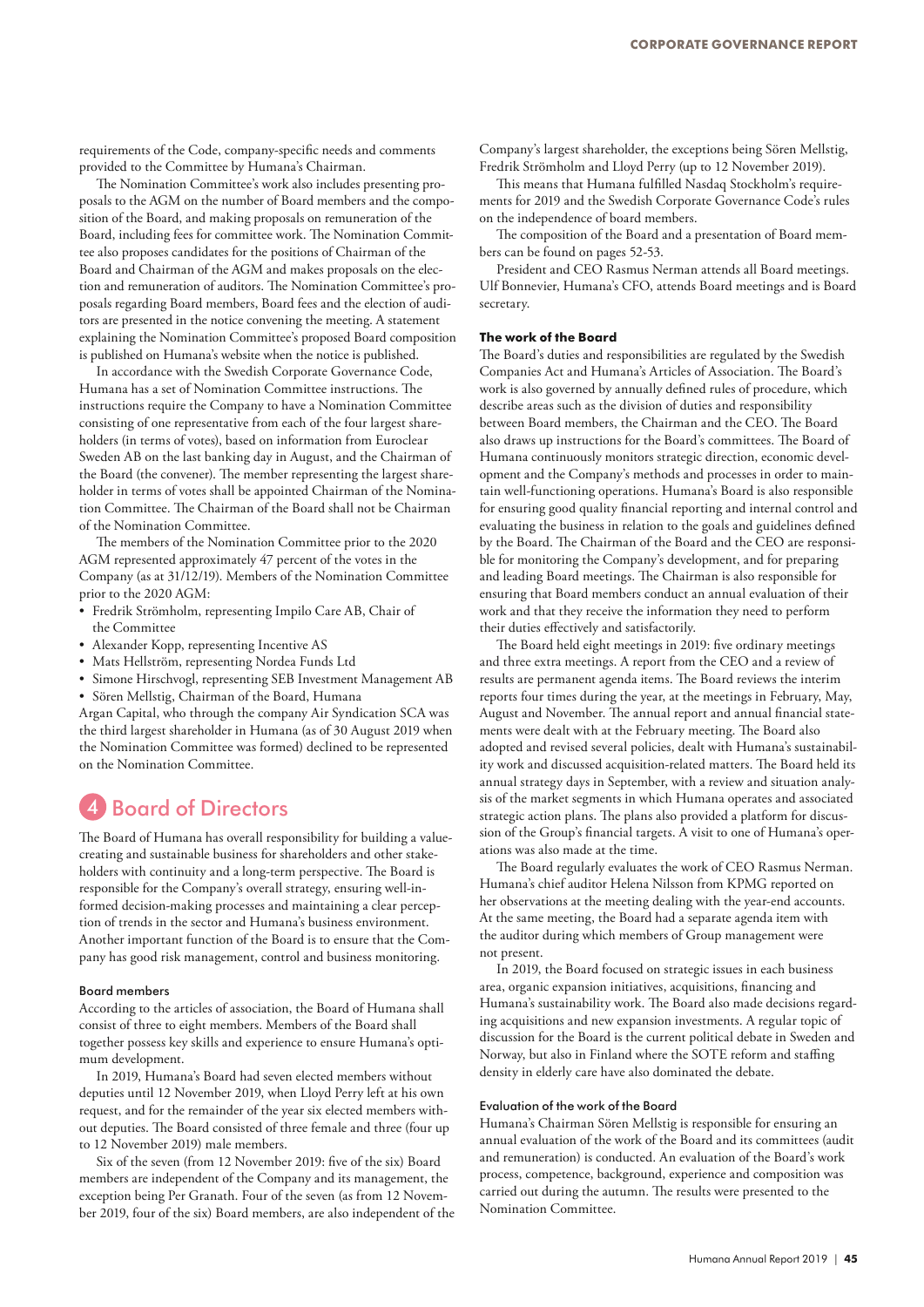#### Directors' fees

The 2019 AGM adopted fees for Board members, the Chairman of the Board and committee work for assignments up to the 2020 AGM. Directors' fees (AGM year) were paid as follows:

- Chairman Sören Mellstig received SEK 600,000 in his capacity as Chairman of Humana's Board.
- Magdalena Gerger, Per Granath, Kirsi Komi, Monica Lingegård and Fredrik Strömholm each received fees of SEK 230,000.
- Chair of the Audit Committee Fredrik Strömholm received SEK 150,000. Audit Committee members Per Granath, Kirsi Komi and Sören Mellstig each received SEK 20,000.
- Chair of the Remuneration Committee Magdalena Gerger received SEK 50,000. Remuneration Committee members Monica Lingegård and Sören Mellstig were each paid fees of SEK 12,500.
- No directors' fees were paid to Lloyd Perry.

Total remuneration for Board and committee work in 2019–2020 amounted to SEK 2,035,000 (1,997,500).

#### Board diversity policy

As a group, members of Humana's Board should have the right expertise, experience and background to contribute to the Company's development. The aim is for the Board to consist of members of varying ages, with both male and female representation, from varied geographical and ethnic backgrounds and complementing each other in terms of educational and professional backgrounds. The objective is for the Board to contribute independent and critical challenges. The Board has adopted a diversity policy, which the Nomination Committee considers in the preparation of its proposal for the AGM. The Nomination Committee also bases its work on Section 4.1 of the Swedish Corporate Governance Code. In 2017 and 2018, Humana was awarded the AllBright prize for the Company's proactive gender equality work The Company was also nominated for the AllBright prize in 2019.

## 5 Audit Committee

The Audit Committee's main task is to support the Board in fulfilling its responsibilities in the areas of financial reporting, accounting, auditing, internal control and risk management. The Audit Committee works according to rules of procedure defined by the Board. The Committee's duties also include reviewing internal audit procedures, and scrutinising and monitoring the auditor's impartiality and independence. The Audit Committee has regular meetings with the

auditors in order to keep informed about the focus and scope of the audit and observations arising from the audit.

In 2019, the Audit Committee held five minuted meetings. All Audit Committee meetings have been reported to the Board.

#### Audit Committee members 2019–2020

- Fredrik Strömholm, Chair
- Per Granath
- Kirsi Komi
- Sören Mellstig

The Chair of the Committee, Fredrik Strömholm, has the accounting expertise required by the Swedish Companies Act. All members of the Committee apart from Per Granath are independent of the Company. Per Granath and Kirsi Komi are independent of the Company's largest owner; Fredrik Strömholm and Sören Mellstig are not.

## 6 Remuneration Committee

The Remuneration Committee works in accordance with rules of procedure adopted by the Board of Directors. The Remuneration Committee's main tasks are to submit proposals to the Board on remuneration and conditions of employment for the President and CEO, and remuneration policies for Group management, and to monitor and evaluate current and completed incentive programmes. The Committee also makes decisions on remuneration and conditions of employment for other members of Group management.

Remuneration Committee members are also responsible for monitoring and evaluating application of the guidelines for remuneration of senior executives adopted by the AGM.

The Committee is also responsible for succession planning and talent management.

The Remuneration Committee held three minuted meetings in 2019. The meetings have been reported to the Board.

#### Remuneration Committee members 2019–2020

- Magdalena Gerger, Chair
- Monica Lingegård
- Sören Mellstig
- Lloyd Perry (up to 12 November 2019, when he left the Board at his own request)

All members are independent of the Company and its management.

#### Remuneration, Board attendance and shareholdings 2019

|                                 |                                             |                                            | Independent of                       |                           | Attendance at meetings with |                          |                               | 31 Dec 2019                       |  |
|---------------------------------|---------------------------------------------|--------------------------------------------|--------------------------------------|---------------------------|-----------------------------|--------------------------|-------------------------------|-----------------------------------|--|
|                                 | Director's fee<br>(AGM year),<br><b>SEK</b> | Remuneration<br>for committee<br>work, SEK | the Company<br>and its<br>management | the<br>principal<br>owner | Board of<br>Directors (9)   | Audit<br>Committee (5)   | Remuneration<br>Committee (3) | Number of<br>shares <sup>4)</sup> |  |
| Sören Mellstig <sup>1)</sup>    | 600,000                                     | 32,500                                     | Yes                                  | No.                       | $5$ of $5$                  | $3$ of $3$               | $2$ of $2$                    | 100,000                           |  |
| Magdalena Gerger <sup>1)</sup>  | 230,000                                     | 50,000                                     | Yes                                  | Yes                       | $5$ of $5$                  | $\overline{\phantom{a}}$ | $2$ of $2$                    | 5,400                             |  |
| Per Granath                     | 230,000                                     | 20,000                                     | <b>No</b>                            | Yes                       | 9 <sub>of</sub> 9           | $5$ of $5$               | -                             | 1,994,610                         |  |
| Kirsi Komi                      | 230,000                                     | 20,000                                     | Yes                                  | Yes                       | 9 <sub>of</sub> 9           | $5$ of $5$               |                               | 6,496                             |  |
| Monica Lingegård                | 230,000                                     | 12,500                                     | Yes                                  | Yes                       | 9 <sub>of</sub> 9           |                          | $3$ of $3$                    | 1,500                             |  |
| Lloyd Perry <sup>2)</sup>       |                                             |                                            | Yes                                  | Yes                       | 7 of 8                      |                          | of 3                          | 6,163,790                         |  |
| Fredrik Strömholm <sup>1)</sup> | 230,000                                     | 150,000                                    | Yes                                  | No.                       | $5$ of $5$                  | $3$ of $3$               | -                             | 10,630,000                        |  |
| Per Båtelson <sup>3)</sup>      | not current year                            | not current year                           | Yes                                  | Yes                       | $4$ of $4$                  | $2$ of $2$               | of 1                          | not relevant                      |  |
| Helen Fasth Gillstedt 3)        | not current year                            | not current year                           | Yes                                  | Yes                       | $3$ of $4$                  | $2$ of $2$               |                               | not relevant                      |  |
| Ulrika Östlund <sup>3)</sup>    | not current year                            | not current year                           | Yes                                  | Yes                       | $4$ of $4$                  | $\overline{\phantom{0}}$ | of 1                          | not relevant                      |  |

1) Joined the Board of Directors after the AGM 2019 (May 9).

2) Resigned from the Board of Directors at his own request the 12 November 2019.

3) Resigned from the Board of Directors at his/her own request in conjunction with the AGM 2019 (May 9)

4) Total shareholding – own, through related parties, endowment insurance and in companies.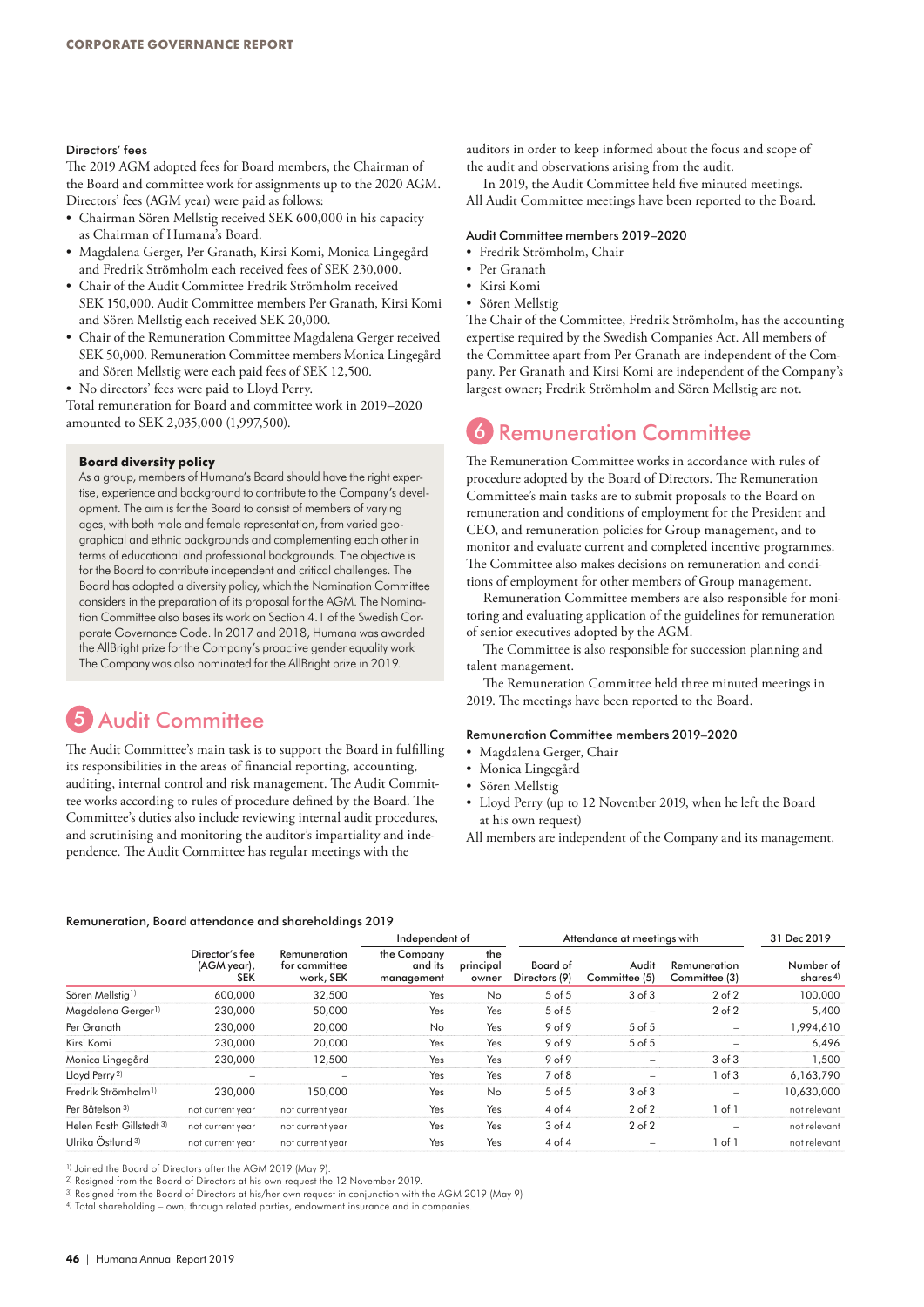## **7** Auditor

The external auditor's tasks are to assess whether Humana's annual report has been prepared in accordance with the Annual Accounts Act and IFRS, and to examine the administration of the Company. The external audit of the accounts of Humana AB, including the administration by the Board and Group Management, is performed in accordance with International Standards on Auditing and generally accepted auditing practice in Sweden.

The auditor is appointed by the AGM following a proposal from the Nomination Committee and is elected for the period up to the next AGM. Humana's AGM on 9 May 2019 adopted a resolution to elect KPMG AB as the Company's auditor until the end of the 2020 AGM.

KPMG has conducted its audit engagement and provided some related accounting advice, but no other additional services.

KPMG AB has been the Company's auditor since 2008. However, as Humana was not listed until 2016, KPMG can remain in charge of the audit until 2026 and then be elected for another 10 years.

Authorised public accountant Helena Nilsson has been chief auditor since 2018.

## 8 President and CEO and Group management

Group management comprises Humana's President and CEO and nine other managers. Group management has a gender distribution of six females and four males.

Members of Group management:

- Rasmus Nerman, President and CEO
- Ulf Bonnevier, CFO and Vice President
- Anders Broberg, Business Area Manager, Elderly Care
- Anna Giertz Skablova, Director of Human Resources
- Anu Kallio, Country Manager, Finland (from March 2020)
- Mona Lien, Country Manager, Norway
- Eva Nilsson Bågenholm, Director of Quality Assurance
- Helena Pharmanson, Director of Marketing and Communication
- Johanna Rastad, Business Area Manager, Individual & Family
- Andreas Westlund, Business Area Manager, Personal Assistance

### Guidelines on remuneration of senior executives

#### Current guidelines on remuneration of senior executives

The guidelines on remuneration of the CEO and other senior executives were adopted at the Annual General Meeting on 9 May 2019 and are valid until the 2020 Annual General Meeting. The guidelines are shown in Note G5.

#### Proposal for a resolution on guidelines for salary and other remuneration

The Board proposes that the general meeting resolve on the following guidelines for salary and other remuneration to directors, the Chief Executive Officer (CEO) and other senior executives. Senior executives refer to senior executives of the group executive management. These guidelines will be valid for agreements entered into after the general meeting's resolution and for changes made to existing agreements thereafter. These guidelines do not apply to any director fees decided by the general meeting or issues and transfers covered by Chapter 16 of the Swedish Companies Act.

*The guidelines' promotion of Humana's business strategy, fulfilment of financial objectives and long-term interests and sustainability* In short, Humana's business strategy is the following. Everyone is entitled to a good life. In order for the society to be able to meet the increasing and more difficult needs of the Nordic welfare, a diversity of practitioners is required. Humana's ambition is to be the obvious provider of care services for customers, clients and buyers with high quality standards. The strategy for reaching the ambition each day is based on four objective areas: quality operations, long-term and profitable growth, to be an attractive employer and to be a socially responsible provider.

For more information regarding Humana's business strategy, please see https://www.humana.se/

It is of fundamental importance to Humana and its shareholders that these guidelines, in both a short- and long-term perspective, create good conditions to attract and retain competent employees. The purpose of these guidelines is to increase transparency in remuneration issues and through well thought-out remuneration structures create incentives for senior executives to execute strategic plans and to achieve the company's financial objectives. This will support Humana's business strategy and long-term interests, including its

#### Humana's Group management 2019

| Name                  | Position                                                 | Member of Group<br>management since | Employed by<br>Humana since | Shares held<br>31 December 2019 3) | Number of warrants<br>31 December 2019 4) |
|-----------------------|----------------------------------------------------------|-------------------------------------|-----------------------------|------------------------------------|-------------------------------------------|
| Rasmus Nerman         | President and CEO                                        | 2014                                | 2014                        | 169,161                            | 79,872                                    |
| Ulf Bonnevier         | Executive Vice President/CFO                             | 2012                                | 2012                        | 168,436                            | 63,897                                    |
| Anders Broberg        | Business Area Manager, Elderly Care                      | 2018                                | 2018                        | 780                                |                                           |
| Claus Forum           | Director of Sales <sup>1)</sup>                          | 2014                                | 2011                        | 160,436                            | 45,931                                    |
| Anna Giertz Skablova  | Director of Human Resources                              | 2017                                | 2017                        |                                    |                                           |
| Mona Lien             | Country Manager, Norway                                  | 2014                                | 2014                        | 19,578                             | 35,942                                    |
| Eva Nilsson Bågenholm | Director of Quality Assurance                            | 2015                                | 2015                        | 3,682                              | 7,987                                     |
| Helena Pharmanson     | Director of Marketing and Communications                 | 2010                                | 2010                        | 96,504                             | 38,011                                    |
| Johanna Rastad        | Business Area Manager, Individual & Family <sup>2)</sup> | 2019                                | 2018                        |                                    |                                           |
| Andreas Westlund      | Business Area Manager, Personal Assistance               | 2018                                | 2009                        | 22,110                             |                                           |

<sup>1)</sup> Director of Sales as from September 2019 to January 2020, when Claus Forum also resigned from the Group Management. Previously he was Business Area Manager, Individual & Family and part of Group Management.

2) Business Area Manager, Individual & Family, as from September 2019. Previously, as from January 2019, Johanna Rastad was Director of Business Development and part of Group Management.

3) Total shareholding – own, through related parties, endowment insurance and in companies.

4) The warrants held refers to the third and last part of the warrant programme, with subscription price SEK 80.60 and expiring 31 March 2020.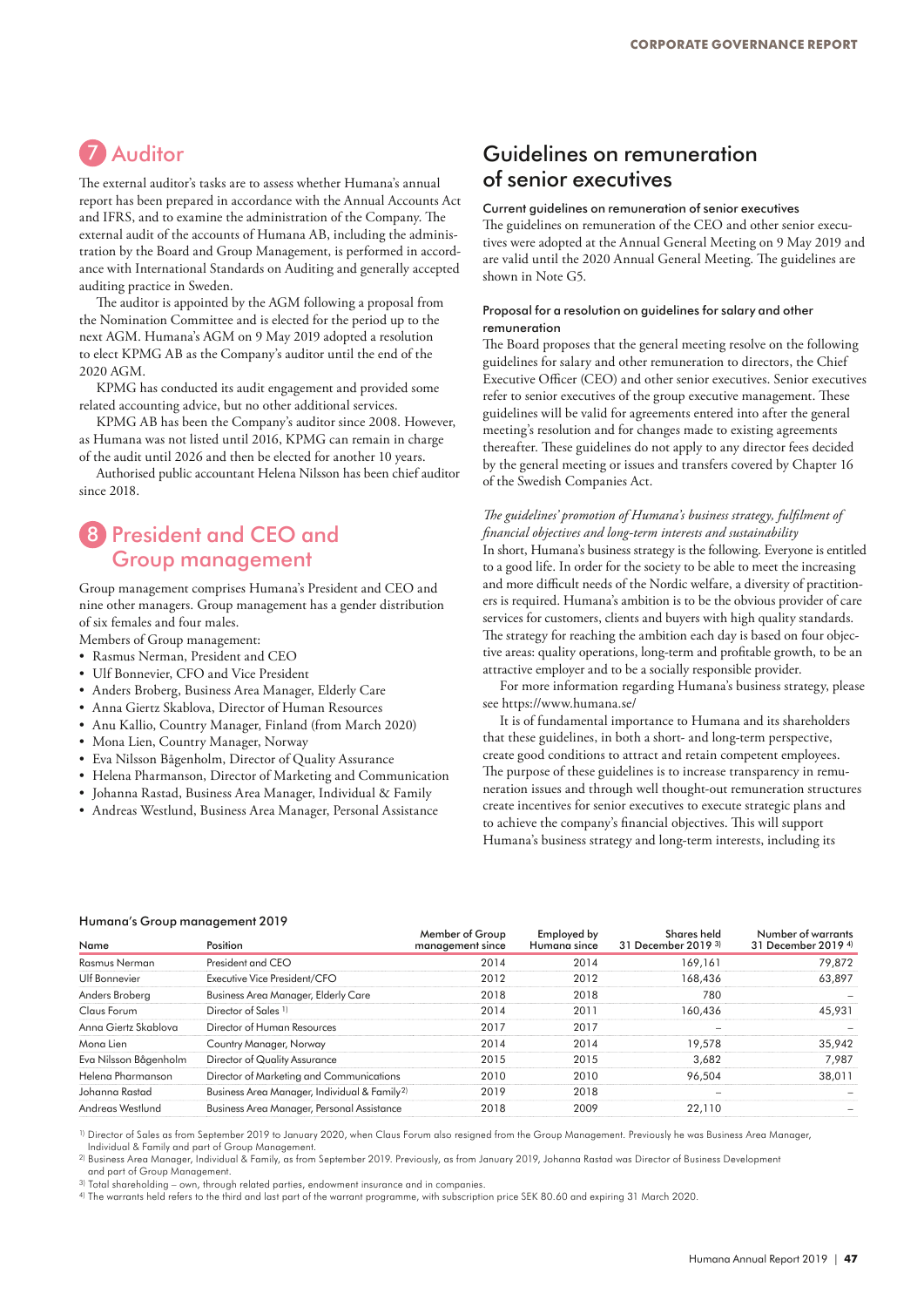sustainability. To obtain this purpose it is important to maintain market based and competitive remuneration terms to the senior executives.

#### *Remuneration and forms of remuneration*

Remuneration to senior executives should comprise of fixed salary, variable remuneration, pension and other benefits. Furthermore, the Board may prepare and the general meeting resolve, on share and share-price related incentive programmes. The total remuneration must be market based, competitive and reflect the individual's performance and responsibility as well as the group's financial performance. The various types of remuneration that may be paid out are described below.

#### *Fixed salary*

At the maximum outcome of variable remuneration, the fixed remuneration amounts to 63 percent of the total remuneration.

#### *Variable remuneration*

The purpose of the variable remuneration is to create incentives for senior executives to deliver good operating results, and to combine the interests of senior executives with the interests of the shareholders.

The variable remuneration may comprise of a short-term and a long-term variable remuneration, which is paid in cash during one or three years. Variable remuneration shall be subject to the fulfilment of defined and measurable objectives. The short-term variable remuneration shall be maximized to 30 percent in relation to the fixed salary and the long-term variable remuneration shall be maximized to 30 percent in relation to the fixed salary.

The objectives for variable remuneration must be related to outcomes of financial objective for the group and business areas, as well as clearly defined individual objectives regarding specific tasks, such as customer satisfaction, project outcomes and environmental and social impact. The latter are used to ensure focus on non-financial objectives of certain interest. The objectives must be designed to promote the group's business strategy and long-term interests, including its sustainability.

The financial objectives are set by the Board in order to ensure that they are in line with the company's business strategy and financial objectives.

When the measurement period for the fulfilment of the predetermined objectives for the payment of variable remuneration has been completed, the extent to which the objectives have been met shall be assessed by an overall assessment of the performance.

The Remuneration Committee is responsible for the assessment of the group management. As far as the financial objectives are concerned, the assessment shall be based on the most recently published financial information published by Humana.

Humana does not have any deferral periods or according to agreements any possibility to reclaim variable remuneration.

#### *Pension*

The main principle is that pension contributions are based on collective bargaining agreement provisions in each geographical market. On entering into new pension agreements, senior executives entitled to pension will have premium defined pension agreements based on fixed salary. Variable remuneration shall be pensionable. Pensioning of senior executives takes place in accordance with the respective country's pension rules. The pension premiums vary for each geographical market and the pension premiums size must comply with collective bargaining agreement provisions.

For employments governed by rules other than Swedish, pension benefits may be duly adjusted for compliance with mandatory rules or established local practice, taking into account, to the extent possible, the overall purpose of these guidelines.

#### *Other benefits*

Other benefits, such as a company car, compensation for health care, health and health insurance, must comprise a minor part of the total compensation and must correspond to what may be deemed market practice.

For employments governed by rules other than Swedish, other benefits may be duly adjusted for compliance with mandatory rules or established local practice, taking into account, to the extent possible, the overall purpose of these guidelines.

#### *Special remuneration*

Further variable remuneration payable in cash may be awarded in extraordinary circumstances, provided that such extraordinary arrangements are limited in time and may only be awarded on an individual basis, either for the purpose of recruiting or retaining executives, or as remuneration for extraordinary performance beyond the individual's ordinary tasks. Such remuneration must not exceed an amount corresponding to the individual's annual fixed salary and maximum variable remuneration and shall not be paid more than once a year and per individual. Any resolution on such remuneration could be made by the Compensation Committee.

#### *Remuneration payable to Directors*

In certain cases, Directors elected by the general meeting, should be able to receive fees and other remuneration for work carried out on behalf of Humana, alongside their Board work. Market-based fees approved by the Board, may be payable for such services.

#### *Terms for dismissal etc.*

Severance pay shall, normally, be payable upon dismissal by Humana. Members of the group executive management should normally have a notice period of maximum six months in combination with severance pay corresponding to six months' fixed salary. When the employment exceeds five years, the notice period on the part of Humana shall be extended to twelve months, while for the senior executive shall remain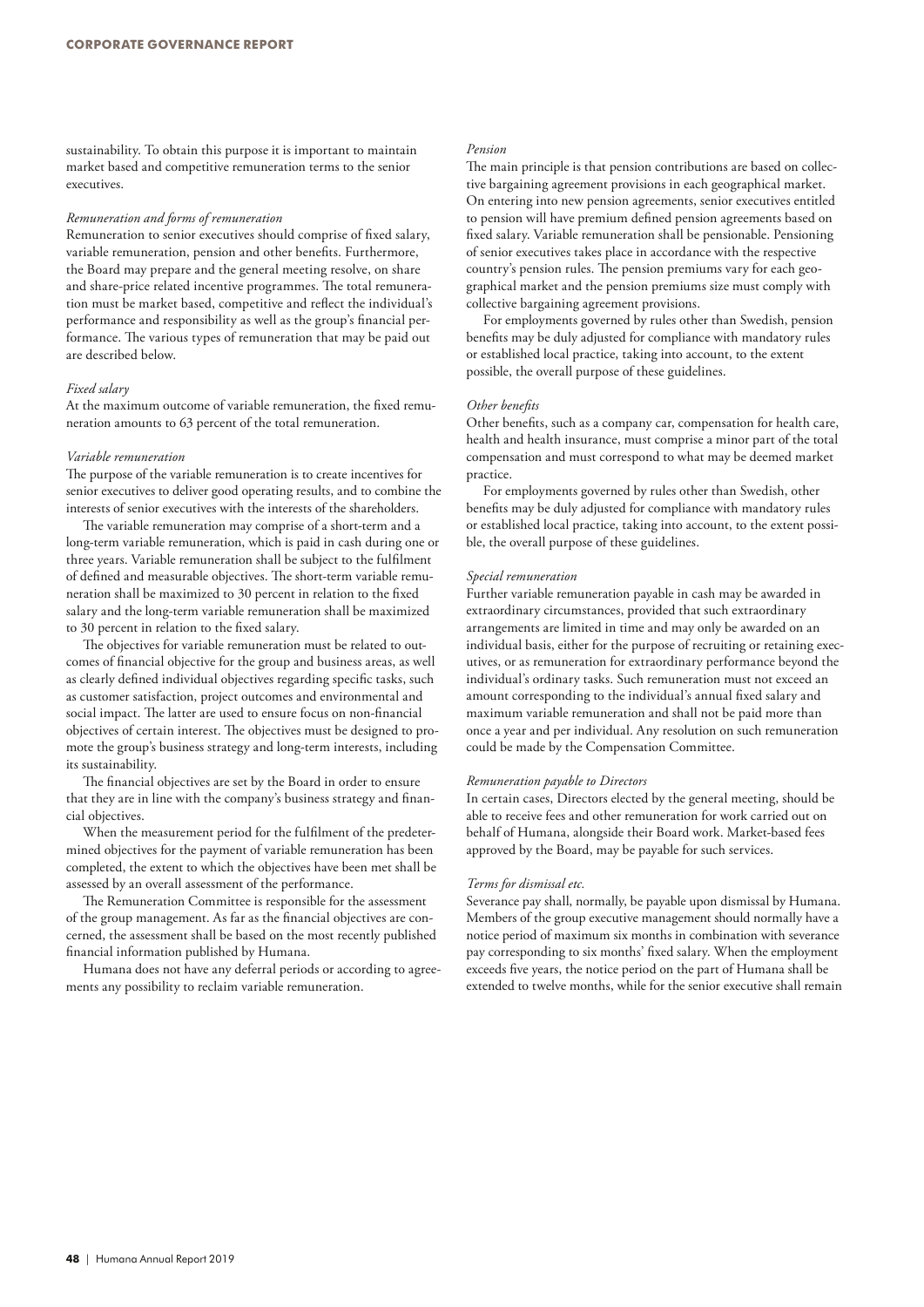six months. For the CEO, upon dismissal on the part of Humana, a notice period of six months and a severance pay of twelve months shall apply. No severance pay shall be paid upon dismissal by the employee. Agreements on severance pay are made separately after resolution made by the Remuneration Committee.

*Remuneration and employment conditions for other employees* In the preparation of this proposal for guidelines, remuneration and employment conditions for employees of Humana have been taken into account by including information on the employees' total income, the components of the remuneration and increase and growth rate over time, in the Board's basis of decision when evaluating the reasonableness of the guidelines and appurtenant limitations.

#### *The decision-making process to determine, review and implement the guidelines*

The Board has established a Remuneration Committee. The committee's tasks include preparing the Board's decision on proposals for guidelines for senior executives. The Board shall prepare a proposal for new guidelines at least every fourth year and submit it to the general meeting for adoption. The guidelines shall be in force until new guidelines are adopted by the general meeting. The Remuneration Committee shall monitor and evaluate programs for variable remuneration for the company management, the application of the guidelines as well as the current remuneration structures and remuneration levels in the company.

The members of the Remuneration Committee are independent of the company and the company management. The CEO and other members of the company management do not participate in the Board' processing of and resolutions regarding remuneration-related matters in so far as they are affected by such matters.

Conflicts of interest are counteracted in all resolutions and any potential conflicts of interest are handled in accordance with the company's framework for governance, consisting out of a code of conduct, policies and guidelines.

#### *Derogation from the guidelines*

The Board may temporarily resolve to derogate from the guidelines, in whole or in part, if in a specific case there is special cause for the derogation and a derogation is necessary to serve the company's long-term interests, including its sustainability, or to ensure the company's financial viability.

#### *Description of material changes to the guidelines*

The content of the guidelines has been reviewed and adapted to the legal requirements imposed by Directive (EU) 2017/828 of the European Parliament and of the Council amending Directive 2007/36/ EC as regards encouragement of the long-term shareholder engagement.

#### *Previously decided remuneration that has not fallen due*

At the time of the annual general meeting on 7 May 2020, Humana has no unregulated remunerations, except for ongoing commitments to senior executives in accordance with the remuneration principles described in the annual report.

#### Share-based incentive programmes

Humana has had two long-term share-based incentive programmes in 2019: one for eight of the Company's senior executives and another for key employees. The purpose is to encourage a broad shareholding among Humana employees, facilitate recruitment, retain competent employees and increase motivation to achieve or exceed Humana's financial targets.

The programmes have comprised a warrant programme and a share savings programme. The programmes expired 31 March 2020 and 31 January 2020, respectively.

The warrant programme was set up for eight senior executives and comprised a total of 1,440,420 warrants. The remaining warrants amounted to 480,140 at the end of 2019, and entitled holders to subscribe for the same number of new Humana shares at a subscription price of SEK 80.60. If the maximum amount had been subscribed for, dilution would have been about 0.9 percent of the total number of Humana shares. At full allotment, the employee share savings programme would comprise a maximum of 61,667 shares at the end of 2019, corresponding to about 0.1 percent of the total number of shares outstanding in the Company.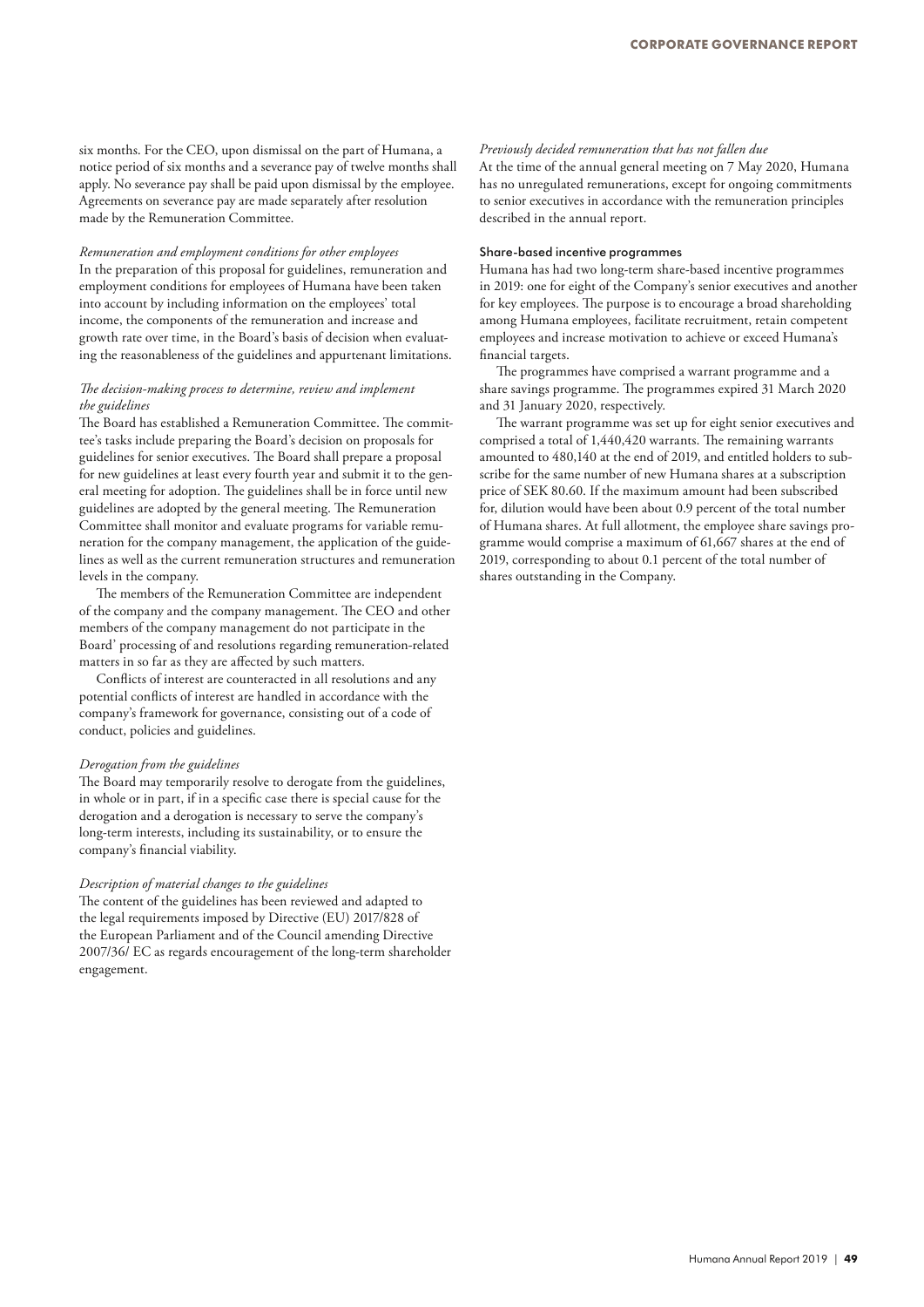### The Board's report on internal control

The purpose of internal control is to look at the current situation with the help of analyses and monitoring, and to use this as a basis for identifying which risks are significant and which ones should be managed with effective controls. Everything cannot, and should not, be equally controlled in an effective organisation. Internal control is about managing relevant risks by keeping one step ahead, thereby reducing the Company's overall risk exposure.

According to the Swedish Companies Act and the Swedish Corporate Governance Code, Humana's Board is ultimately responsible for ensuring the Company's organisation is structured in such a way as to allow satisfactory monitoring and control of financial reporting, administration and operations.

Humana's CEO has delegated responsibility to the CFO for implementing and maintaining formal procedures that ensure compliance with established principles on financial reporting and internal control. However, it is each employee's responsibility to participate in internal governance and control. This includes complying with the financial manual and performing the controls that have been established to prevent, discover and deal with discrepancies and errors.

#### Responsibility for internal control

At Humana, internal governance and control is an integral part of the Company's corporate governance. To clarify and create a structure for how the organisation manages its risks and who is responsible for what in Humana's risk management, internal governance and controls, the Company uses a model based on three lines of responsibility for its control work.



The Board is ultimately responsible for the organisation and defines policies for risk management based on owner preferences and directives. The organisation's President and CEO is subordinate to the Board and formally responsible for day-to-day management.

#### First line of responsibility

Humana is a decentralised company that allows the individual a large measure of responsibility and freedom on a day-to-day basis to make decisions that help to improve and make life easier for the Company's customers and clients. The first line of responsibility in the process of managing operational risks is therefore the organisation in day-to-day operations, which includes regional managers, unit managers, supervisors and employees in the business operations. They are owners of their own risks and are responsible for working on daily internal control by identifying, evaluating, controlling and mitigating risks, and ensuring that policies and governing documents are understood and followed. They set up appropriate control activities and ensure that these are carried out correctly. Effectiveness is dependent on

key factors such as corporate culture and the sense of right and wrong that management establishes in the business, as well as the clarity of employees' responsibility for their work.

#### Second line of responsibility

The second line of responsibility is more functionally oriented. This involves Humana's functions that work specifically on monitoring risk-taking. Their task is to ensure compliance with the Board's level of risk-taking in the first line, which is achieved by setting requirements, defining instructions and policies, and monitoring compliance. These functions serve in a support and monitoring capacity and are not responsible for operation of the business. Humana has an efficient quality assurance function that works continuously to prevent and reduce risks in the business. In its financial organisation, the Company also has a function that works on risk control and compliance. This function helps to develop processes related to risk management and internal governance and control and is responsible for monitoring the work of the first line.

#### Third line of responsibility

The third line includes the internal audit function, which works on behalf of the Board and reviews the work of the first and second lines. Humana's internal control is conducted through internal monitoring and self-assessment. The results are reported to the Board. Based on the Audit Committee's assessment, the Board has decided against appointing a separate internal audit function. The Company believes that the stronger quality management system and the controls in each business area and in the financial function provide the required control and monitoring. The Board assesses the need for an internal audit function every year.

#### Internal control system – COSO model

Humana's internal control structure follows the Committee of Sponsoring Organisations of the Threadway Commission (COSO) framework principles. The framework is based on five main components that together allow good internal control: control environment, risk assessment, control activities, information and communication, and monitoring. From the model's components, several development priority areas have been identified in the internal control work.

#### Control environment

The Board is responsible for establishing an effective system of internal control and manages the work through the CEO. Members of Humana's Group management work within their respective functions and areas of responsibility to spread, influence and increase employees' knowledge and responsibilities in the area of control. An efficient control environment involves a clear organisational structure, clear decision-making channels, shared values in terms of ethics, morality and integrity, and authority is clearly defined and communicated through governing documents. Examples of Humana's governing documents include policies, guidelines, manuals, instructions and the Code of Conduct. Humana's quality management work is central to the business and includes quality management systems, systematic monitoring and control. Humana systematically invests in strengthening and developing its capital structure. With regular investments, Humana increases its competitiveness, while the Company reduces its level of operational risk.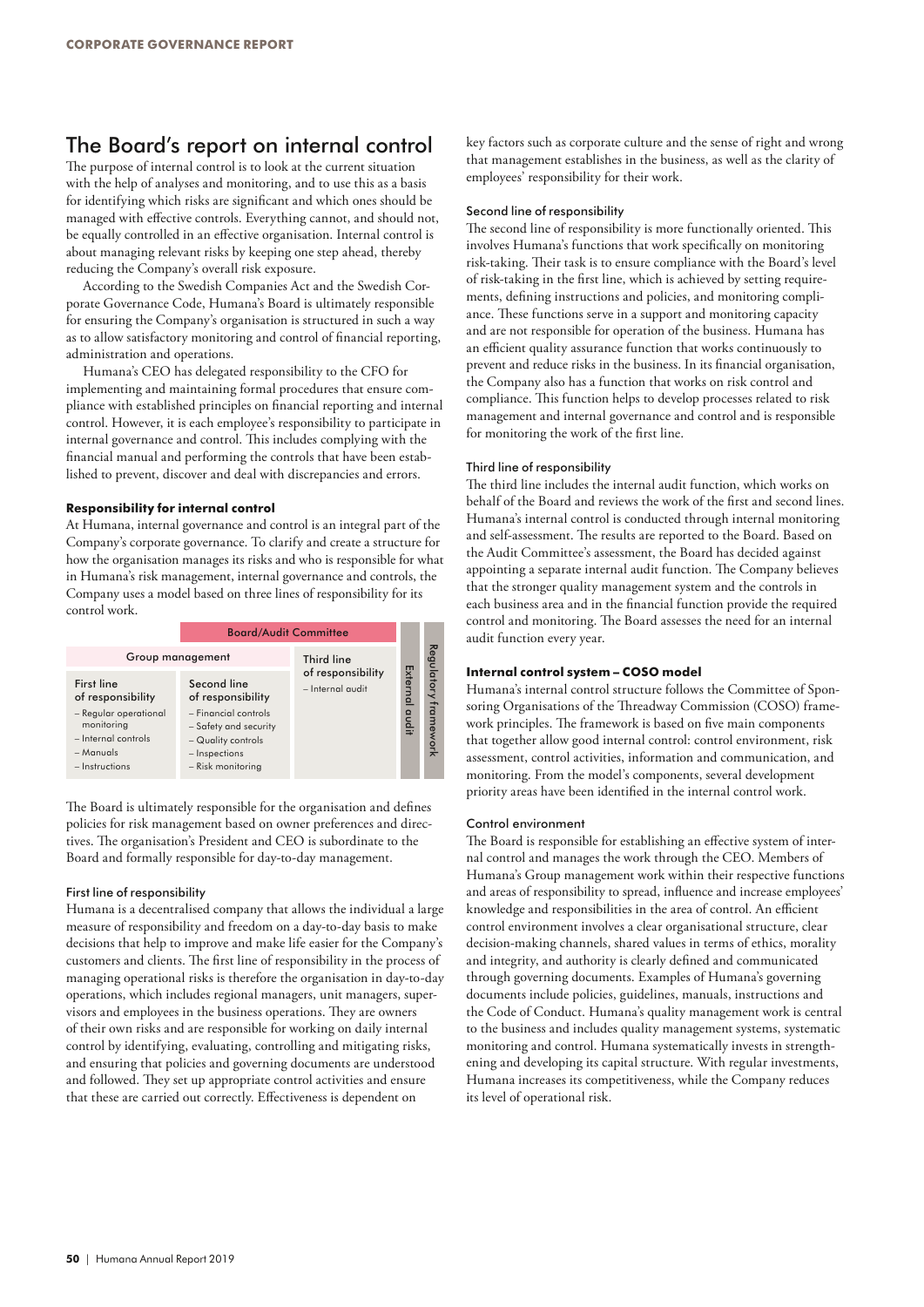Important elements of Humana's control environment and the process of building long-term structural capital include:

- A strong corporate culture with well-grounded values that permeate the Company – Through a well-established corporate culture with shared values, Humana's employees are given a clear direction and mandate to work on personalised interaction with a focus on solutions in everyday life.
- Clear guidelines on ethics and morality To further strengthen the work, a Group-wide Code of Conduct has been drawn up and implemented.
- Extensive quality-assurance work at all levels of the Company – Implementation of a common quality management system continues.
- Group-wide policies in several key areas such as employees, communication, diversity and transparency. These include a quality policy, environmental policy, work environment policy, and diversity & inclusion policy.
- An organisational structure with clear delegation of authority and responsibility – HR is currently working to harmonise employee processes within the Group and ensure succession planning for top managers and key positions. Implementation of a Group-wide HR system is in progress. A Group-wide leadership development programme has started.
- Constant skills supply Humana Academy provides traditional training and web-based interactive training, both for its own employees and for municipalities and colleagues in the sector.

In addition, Humana has governing documents designed to support and help all employees to act in accordance with Humana's internal rules and guidelines. Governing documents on accounting and financial reporting cover areas of importance in working to establish correct, complete and up-to-date accounting, reporting and information disclosure. The financial manual is Humana's central governance document with respect to guidelines for achieving good internal governance and control over financial reporting. As Humana is an acquisition-driven company, an essential part of the integration process involves ensuring that values and the control environment in general are aligned with Humana's guidelines.

#### Risk assessment

Risks and risk management in Humana's operations are described in more detail in the section entitled Risks and risk management on pages 56-61. The specific financial risks are described in more detail in note G19. Humana continuously updates its analysis of risks that may lead to errors in financial reporting. A Group-wide analysis of risks of errors in financial reporting is conducted annually. The risk reviews identify items in the financial statements and administrative flows and processes where the risk of errors is more substantial.

#### Control activities

Humana regularly conducts control activities for the significant risks that have been identified. The Company's CFO is responsible for ensuring that identified risks associated with financial reporting at Group level are managed. The control activities follow the structure of the reporting process and financial organisation. Each unit's reporting is validated and checked in the local accounting stage

before being transferred to the business areas and Group finance for consolidation. Controllers and financial managers in each business area make budgets, update forecasts and analyse outcomes. The checks and reports may be subject to special investigations where necessary. All business areas submit their financial results in monthly written reports.

#### Information and Communication

Humana's Board receives monthly financial reports on the Group's financial position and financial performance. The Board deals with all quarterly and annual reports before they are published externally and monitors the audit of internal control and financial reports. Humana's communication and information channels enable prompt communication of information to relevant employees. Governing documents in the form of policies, guidelines and manuals, in the case of financial reporting, are primarily communicated through the intranet and the Group's financial manual. The financial manual is updated regularly as required. In addition to written communication, there are also verbal discussions of news, risks, outcomes of controls and other matters during regular meetings. Communication also takes the form of monthly closing accounts meetings which are attended by financial managers. Individual employees have a responsibility to report discrepancies and deviations that are discovered in controls, even if they have been remedied. The aim is to provide a good picture of how the work is conducted and to be able to make improvements to the processes. For communication with internal and external parties, there is a communication policy which provides guidelines on how this communication should take place. The purpose of the policy is to ensure full and correct compliance with all information obligations. Up-to-date information is communicated to external parties on Humana's financial website, with the publication of news and press releases. Quarterly reports are published externally and are supplemented by webcasts, presentations and investor meetings. There is also an agenda for communication with shareholders in connection with the Annual General Meeting.

#### **Monitoring**

Each unit manager and financial organisation is ultimately responsible for ongoing monitoring of the financial information for the unit. The information undergoes further monitoring at the business area level, by corporate functions, by Group management and finally by the Board. A compilation of identified actions and their status is reported to the Board as part of the ongoing work of the Audit Committee. Humana's Audit Committee is responsible for ensuring compliance with the Company's financial reporting and internal control and ensuring the Company's financial statements are prepared in accordance with the law, applicable financial reporting standards and other listing requirements.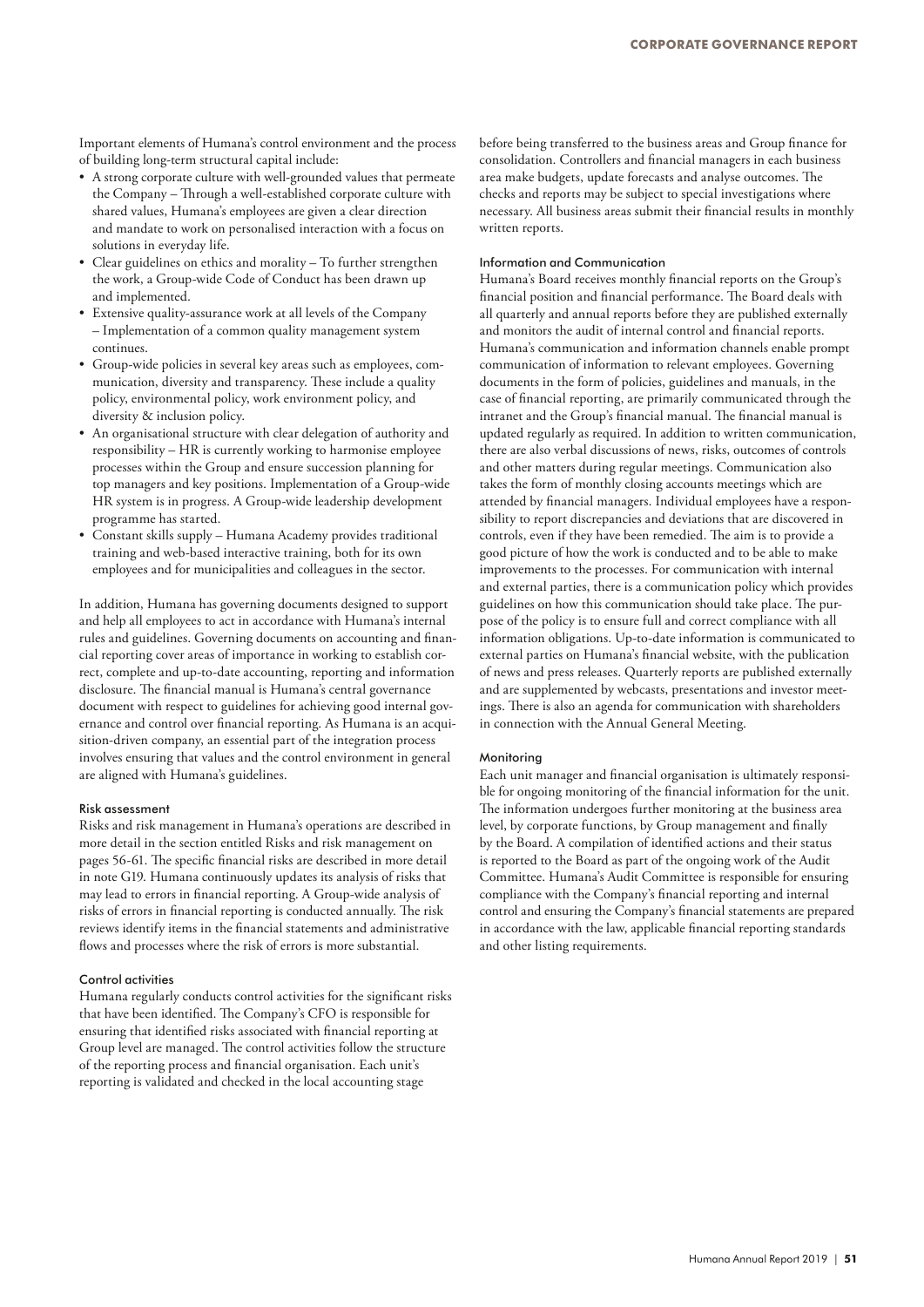## Board of Directors

|              |                             | <b>Position and</b><br>year of election                                                                          | <b>Education</b>                                                                                                                                                                                                                                            | Other current<br>assignments                                                                                                                                                                                                              | <b>Professional experience</b><br>and previous assignments                                                                                                                                                                                                                                                                |
|--------------|-----------------------------|------------------------------------------------------------------------------------------------------------------|-------------------------------------------------------------------------------------------------------------------------------------------------------------------------------------------------------------------------------------------------------------|-------------------------------------------------------------------------------------------------------------------------------------------------------------------------------------------------------------------------------------------|---------------------------------------------------------------------------------------------------------------------------------------------------------------------------------------------------------------------------------------------------------------------------------------------------------------------------|
| 1            | Magdalena<br>Gerger         | Born 1964. Director<br>since 2019. Chair<br>of Remuneration<br>Committee.                                        | MBA and B.Sc., Econ.,<br>Stockholm School of<br>Economics, with a major<br>in International Econom-<br>ics at McGill University,<br>Montreal.                                                                                                               | President and CEO of Systembo-<br>laget. Director of Investor, Svensk<br>Handel, Institutet för Näringslivs-<br>forskning and Chairman of the<br>Business Executive Council of the<br>Royal Swedish Academy of Engineer-<br>ing Sciences. | Senior Vice President, Arla Foods.<br>Various executive positions at Futoria<br>AB, Nestle, ICI Paints, Proctor &<br>Gamble and Diageo in the UK.<br>Directorships: Ikea, Ahlsell and<br>Husqvarna.                                                                                                                       |
| $\mathbf{2}$ | <b>Per Granath</b>          | Born 1954. Director<br>since 2006. Member<br>of Audit Committee.                                                 | M.Sc. Chemistry, Royal<br>Institute of Technology.<br>Economics studies at the<br>School of Business, Eco-<br>nomics and Law, Univer-<br>sity of Gothenburg, and<br>Stockholm University.<br>Healthcare Management<br>at Harvard Business<br>School, Paris. | Founder and CEO of Broviken<br>Gruppen AB, Chairman of Aktie-<br>bolaget Salktennis. Director of<br>Capacent Holding, Svefa Holding<br>AB, Northmill Group AB and<br>G & S Fastigheter i Sverige AB.                                      | President and CEO of Humana<br>2006-2015. Chairman of Resurs<br>Bemanning AB. Director of Akade-<br>miska Hus AB. President and CEO of<br>Intellecta AB. Vice President Handels-<br>banken Capital Markets in charge of<br>healthcare and services sectors. CEO<br>of KF Fastigheter and Deputy CEO<br>of Scandiaconsult. |
| 3            | <b>Kirsi Komi</b>           | Born 1963. Director<br>since 2017. Member<br>of Audit Committee.                                                 | LL.M Master of Laws,<br>University of Helsinki.                                                                                                                                                                                                             | Director of Metsä Board Oyj. Chair-<br>man of Docrates Cancer Centre in<br>Helsinki, Blood Service under the<br>Finnish Red Cross, Lindström Invest<br>Oy and the Directors' Institute<br>Finland.                                        | Chairman of Veikkaus Oy, Deputy<br>Chairman of Patria Oyj, Director of<br>Bittium Oyj, Citycon Oyj, Martela<br>Oyj and Finnvera Oyj. Executive posi-<br>tions within the Nokia Group.                                                                                                                                     |
| 4            | Monica<br>Lingegård         | Born 1962, Director<br>since 2017. Member<br>of Remuneration<br>Committee.                                       | M.Sc. Econ., Stockholm<br>University. CEO of<br>Samhall AB.                                                                                                                                                                                                 | Chairman of Svenska Rymd-<br>aktiebolaget and Director of<br>Nobina.                                                                                                                                                                      | Director of Wireless Maingate,<br>Swedish International Development<br>Cooperation Agency (SIDA) Orio, the<br>Confederation of Swedish Enterprise<br>and Almega. CEO of G4S.                                                                                                                                              |
| 5            | Sören<br><b>Mellstig</b>    | Born 1951. Chairman<br>of the Board since 2019.<br>Member of Audit<br>committee and Remu-<br>neration Committee. | <b>Bachelor of Applied</b><br>Science, in Business<br>Administration and<br>General Management<br>from Uppsala University.                                                                                                                                  | Chairman of Cellavision, Ellevio,<br>Remeo and Delivery 1 Ltd. Industrial<br>Partner and co-founder of Impilo.                                                                                                                            | CEO of Gambro, managerial posi-<br>tions at Akzo Nobel and CFO and<br>Vice President of Incentive, Chairman<br>of Trelleborg, Apotek Hjärtat, Aleris,<br>Ferrosan Medical Devices and<br>Textilia.                                                                                                                        |
| 6            | <b>Fredrik</b><br>Strömholm | Born 1965, Director<br>since 2019. Chair of<br>Audit Committee.                                                  | M.Sc. Econ., Stockholm<br>School of Economics,<br>with studies at the Ecole<br>des Hautes Etudes<br>Commerciales in Paris;<br>studies in French, Russian<br>and East European<br>political science at the<br>universities of Uppsala<br>and Stockholm.      | Co-founder of Impilo and Chairman<br>of its investment committee. Director<br>of Ferrosan Medical Devices,<br>NutraQ, Ortic 3D, the Fertility Part-<br>nership and Euro Accident. Chairman<br>of Immedica and Natur & Kultur.             | Founder of Altor Equity Partners<br>and partner for 14 years. Head of<br>Corporate Finance, Nordic Region,<br>at Goldman Sachs for ten years.<br>International and Investment<br>Manager at Nordic Capital.                                                                                                               |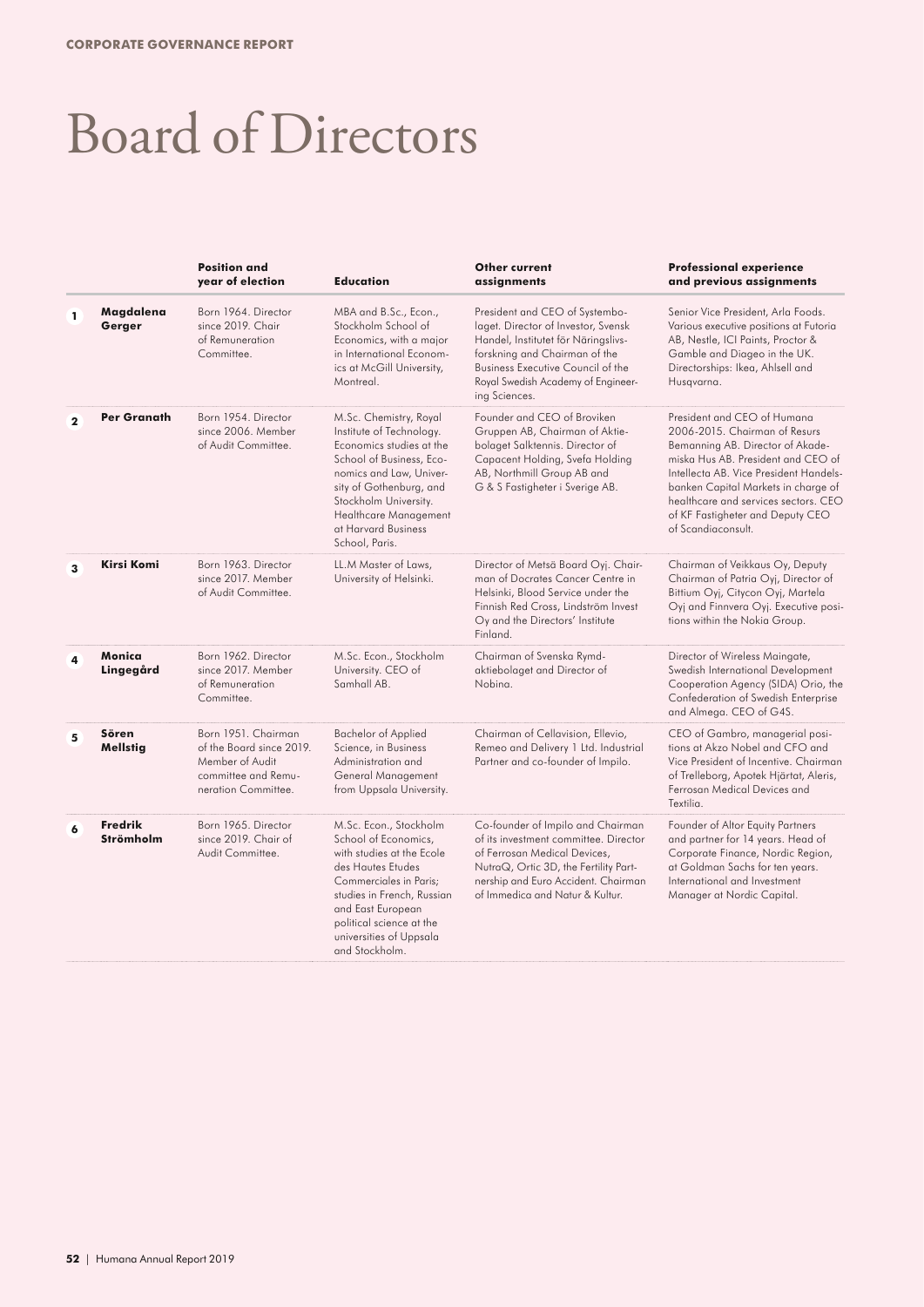









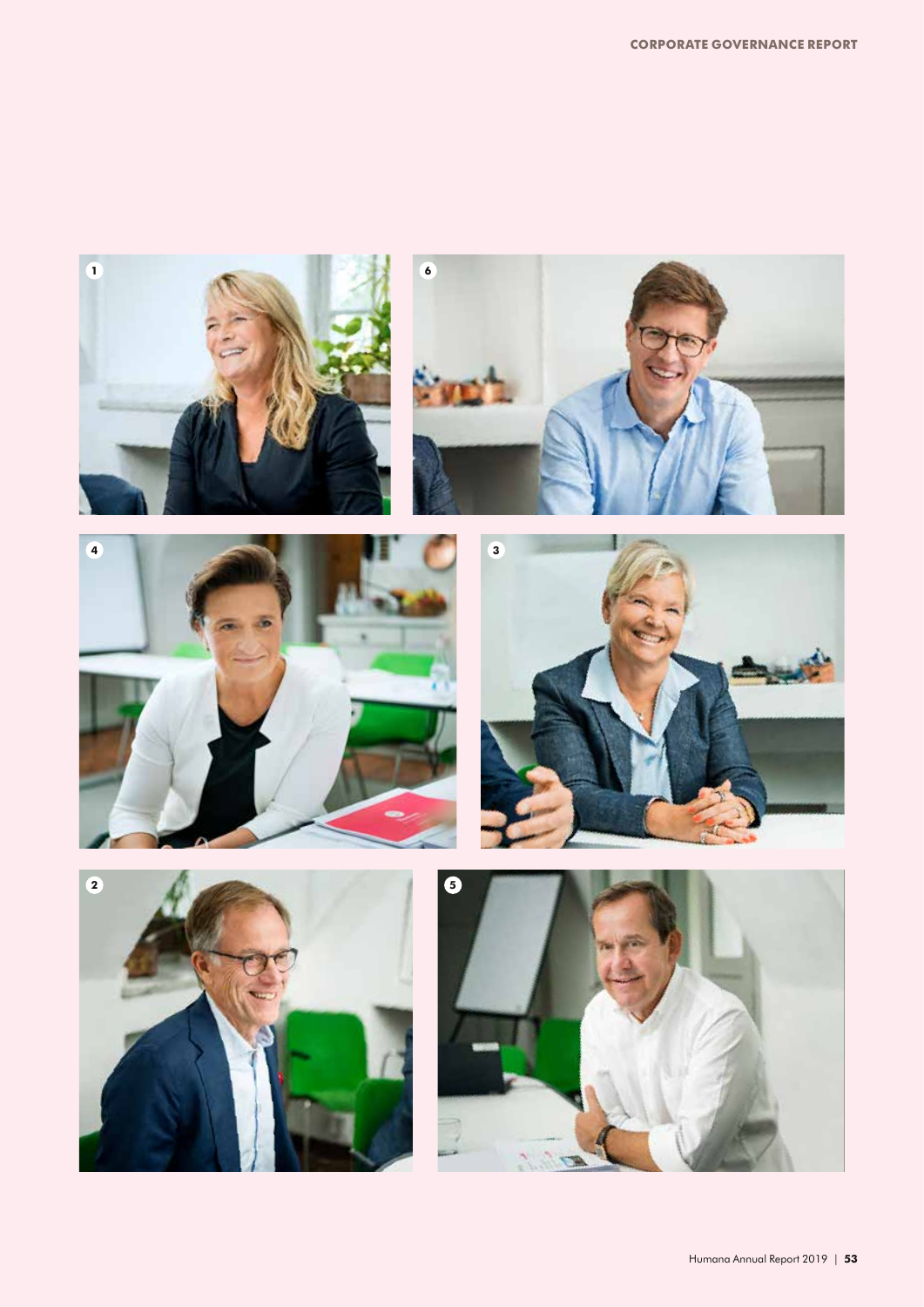# Group management

|                |                                        | <b>Position</b>                                                                                                                   | <b>Education</b>                                                                                                                                           | Other current<br>assignments                                                                                                                                | <b>Professional experience</b><br>and previous assignments                                                                                                                                                                                                                       |  |
|----------------|----------------------------------------|-----------------------------------------------------------------------------------------------------------------------------------|------------------------------------------------------------------------------------------------------------------------------------------------------------|-------------------------------------------------------------------------------------------------------------------------------------------------------------|----------------------------------------------------------------------------------------------------------------------------------------------------------------------------------------------------------------------------------------------------------------------------------|--|
| 1              | <b>Rasmus</b><br><b>Nerman</b>         | Born 1978. President<br>and CEO since 2015.<br>Formerly Deputy CEO,<br>2014.                                                      | M.Sc. Econ., Stockholm School of<br>Economics. M.Sc. in International<br>Leadership, CEMS MIM.                                                             | Member of the council of<br>the Stockholm Chamber of<br>Commerce.                                                                                           | President and CEO of INOM Group.<br>Management consultant, with focus on<br>healthcare, The Boston Consulting<br>Group. Director of Vårdföretagarna<br>Bransch Individ & Familj.                                                                                                 |  |
| $\mathbf{2}$   | Ulf<br><b>Bonnevier</b>                | Born 1964. CFO since<br>2012. Deputy CEO<br>since 2016.                                                                           | M.Sc. Econ., specialising in<br>accounting and auditing, Uppsala<br>University. Stockholm School<br>of Economics IFL Executive<br>Education.               | Director of Karnov Group<br>AB and member of the audit<br>committee and of the remu-<br>neration committee of Kar-<br>nov Group AB.                         | Country Manager of Ipsos in Sweden.<br>CFO Synovate Western Europe. CEO<br>Wolters Kluwer in Scandinavia.                                                                                                                                                                        |  |
| 3              | <b>Anders</b><br><b>Broberg</b>        | Born 1969. Business<br>Area Manager, Elderly<br>Care, since 2018.                                                                 | Nursing Degree, Örebro Uni-<br>versity, M.A. Religious Studies,<br>Uppsala University. Leadership<br>development programmes at<br>Ramboll Management.      | Director of Vårdföretagarna<br>Bransch Äldreomsorg,<br>Board member of the<br>regional programme coun-<br>cil for the Care Programme,<br>Greater Stockholm. | CEO and President of Temabo AB,<br>Administrative Director Elderly Care,<br>City of Stockholm, and operational<br>manager at Poolia Vård AB.                                                                                                                                     |  |
| 4              | <b>Anna Giertz</b><br>Skablova         | Born 1970. Director of<br>Human Resources since<br>2017.                                                                          | MBA in General Management at<br>Rotterdam School of Manage-<br>ment, Erasmus University (Nether-<br>lands) and M.Sc. in linguistics.                       |                                                                                                                                                             | HR Director for Tieto AB and Teligent<br>AB. Consultant at PA Consulting.                                                                                                                                                                                                        |  |
| 5              | <b>Anu Kallio</b>                      | Born 1968. Country<br>Manager, Finland since<br>2020.                                                                             | M.Sc in accounting and finance,<br>Helsinki School of Economics,<br>and an eMBA in insurance and<br>finance, University of Tammerfors.                     | Board member of LocalTap-<br>iola, General Mutual Insur-<br>ance Company.                                                                                   | CEO Rinnekoti Foundation, CFO<br>Helsinki Deacones Institute and other<br>executive positions in finance.                                                                                                                                                                        |  |
| 6              | <b>Mona Lien</b>                       | Born 1962. Country<br>Manager, Norway,<br>since 2015.                                                                             | M.Sc.in Psychology, Oslo Univer-<br>sity, Trondheim and New York<br>University. Two-year management<br>programme at BI Norwegian<br>Business School.       | Board member of Norwe-<br>gian Federation of Service<br>Industries and Retail Trade.                                                                        | CEO Løft AS, Head of Business Devel-<br>opment, INOM Norway. Various pub-<br>lic sector roles within schools and psy-<br>chiatry. Four years of self-employment<br>as owner of a training centre.                                                                                |  |
| $\overline{7}$ | <b>Eva Nilsson</b><br><b>Bågenholm</b> | Born 1960. Director of<br>Quality Assurance<br>since 2015.                                                                        | Nursing Degree, Umeå Univer-<br>sity. Medical Doctor degree, Uni-<br>versity of Gothenburg. Licensed<br>physician, specialist in internal<br>medicine.     | Chairman of Vårdföre-<br>tagarna and Director of<br>Oriola.                                                                                                 | Specialist physician at Sahlgrenska<br>University Hospital. Chairman of the<br>Swedish Medical Association. Swedish<br>government national coordinator for<br>the elderly 2011-2014. Government<br>investigator, Plastic Surgery Study<br>(Skönhetsutredningen) 2015.            |  |
| 8              | Helena<br><b>Pharmanson</b>            | Born 1966. Director<br>of Marketing and<br>Communications<br>since 2010.                                                          | International MBA, Business<br>Economics, Uppsala University.<br>Directors' programme at Stock-<br>holm Chamber of Commerce.                               |                                                                                                                                                             | Sales Director, Pfizer Sverige AB.<br>Various marketing and sales roles at<br>Pfizer and Pharmacia.                                                                                                                                                                              |  |
| 9              | Johanna<br><b>Rastad</b>               | Born 1980. Business<br>Area Manager,<br>Individual & Family<br>since 2019. Formerly<br>Director of Business<br>Development, 2018. | M.Sc. (Econ), Stockholm School<br>of Economics.                                                                                                            | Director of Tilleike AB,<br>Hemsehem AB and<br>Braive AS.                                                                                                   | Investment banking at ABN Amro,<br>London, 2005-2008. BC Partners,<br>London, 2008-2010. Procuritas AB,<br>Stockholm, 2010-2013. Several years<br>of operational experience in senior<br>positions in the care sector, including<br>Team Oliva and Kry between 2013<br>and 2017. |  |
| 10             | <b>Andreas</b><br>Westlund             | Born 1978. Business<br>Area Manager,<br>Personal Assistance<br>since 2018.                                                        | Trainee programme, studies at<br>Företagsuniversitetet, Executive<br>Master of Strategy, Mgruppen,<br>and Orchestrating Winning<br>Performance (OWP), IMD. | Director of Vårdföretagarna<br>Bransch Personlig Assistans.                                                                                                 | CFO of Humana Assistans, Payroll<br>Manager at Humana. Strålfors AB,<br>Elajo AB and Admit AB. Founder of<br>Effektiv Ekonomi. Professional ice<br>hockey player for Brynäs.                                                                                                     |  |